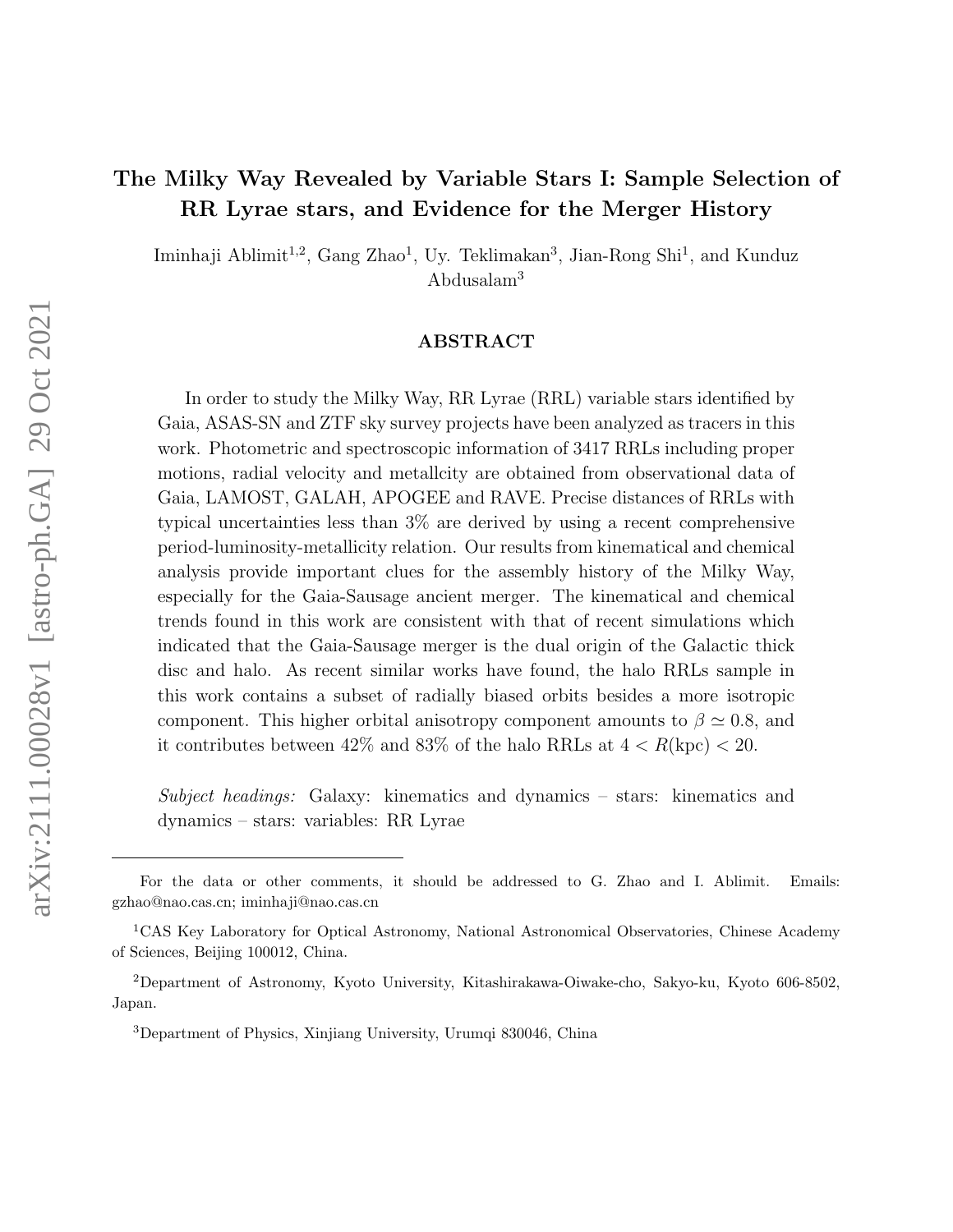$-2-$ 

## 1. Introduction

In the past decades, tremendous efforts have been made to map and understand the Milky Way including its assembly history and structures, and studies to date (e.g., Searle & Zinn 1978; Flynn et al. 1996; Helmi et al. 1999; Flynn et al. 2006; Nusser 2009; Bovy et al. 2012; Ness et al. 2013; Wegg & Gerhard 2013; Bensby et al. 2013; Rix & Bovy 2013; Reid et al. 2014; Bird & Flynn 2015; Gaia Collaboration et al. 2016; Bonaca et al. 2017; Wang et al. 2018; Gallart et al. 2019; Koppelman et al. 2019; Mackereth & Bovy 2020; Belokurov et al. 2020; Ablimit et al. 2020; Oman et al. 2020; Fragkoudi et al. 2020; Bobylev et al. 2020; Ferraro et al. 2020; Bajkova & Bobylev 2020; Queiroz et al. 2020; Rizzuti et al. 2021; Widmark et al. 2021; de Salas & Widmark 2021) show that revealing the facts of the Milky Way still needs further investigations. Stellar tracers are crucial tools to achieve the goal of studying the Milky Way, such as RR Lyrae variable stars (RRLs) (e.g., Preston 1959; Kinman et al. 1966; Oort & Plaut 1975; Saha 1985; Suntzeff et al. 1991; Watkins et al. 2009; Ablimit & Zhao 2017; Navarro et al. 2021; Iorio & Belokurov 2021).

Metallicity distributions, kinematics and dynamics of bulge stars can provide important constraints for the formation history of the bulge and Milky Way (e.g., McWilliam & Rich 1994; Zoccali et al. 2008; Ness et al. 2013; Freeman et al. 2013; Queiroz et al. 2020). Peculiar features of the structural components of the Galactic bulge/bar are found by spatial distributions of bulge stars, such as an asymmetric box-shaped bulge (Maihara et al. 1978; Weiland et al. 1994; Dwek et al. 1995), also called as X-shaped structure (Saito et al. 2011; Ness et al. 2012; Nataf et al. 2015). By using RRLs, Alcock et al. (1998) showed a barred distribution, while Wesselink (1987) and Prudil et al. (2019) did not find such shape in their data. Moreover, results of Kunder et al. (2016) with RRLs imply a spheroidal and pressure-supported component in the bulge. A number of studies have described the spatial density of bulge's objects by using a simple power-law (e.g., Harris 1976; Pietrukowicz et al. 2012; Nataf et al. 2013; Pietrukowicz et al. 2015; Barbuy et al. 2018). The orbits of the vast majority of RRLs in the inner Milky Way seem to be confined to the bulge (Prudil et al. 2019; Kunder et al. 2020), where they have witnessed the earliest formation history of our Galaxy. There are no RRLs categorized as bulge stars in the sample used in this study, thus the topic of the bulge is out of the scope of this work.

Most stars reside in the disc which is a highly non-axisymmetric structure still not completely characterized, its formation and evolution being a non-solved subject. It is widely accepted that the disc has two components according to their stellar population: the thick and thin discs (e.g., Gilmore & Reid 1983). Referred to the position of the Sun, the disc can be divided into the inner and outer disc: the inner disc (between the Sun and the Galactic Centre) is composed of the more metal-rich disc stars, while the outer disc consists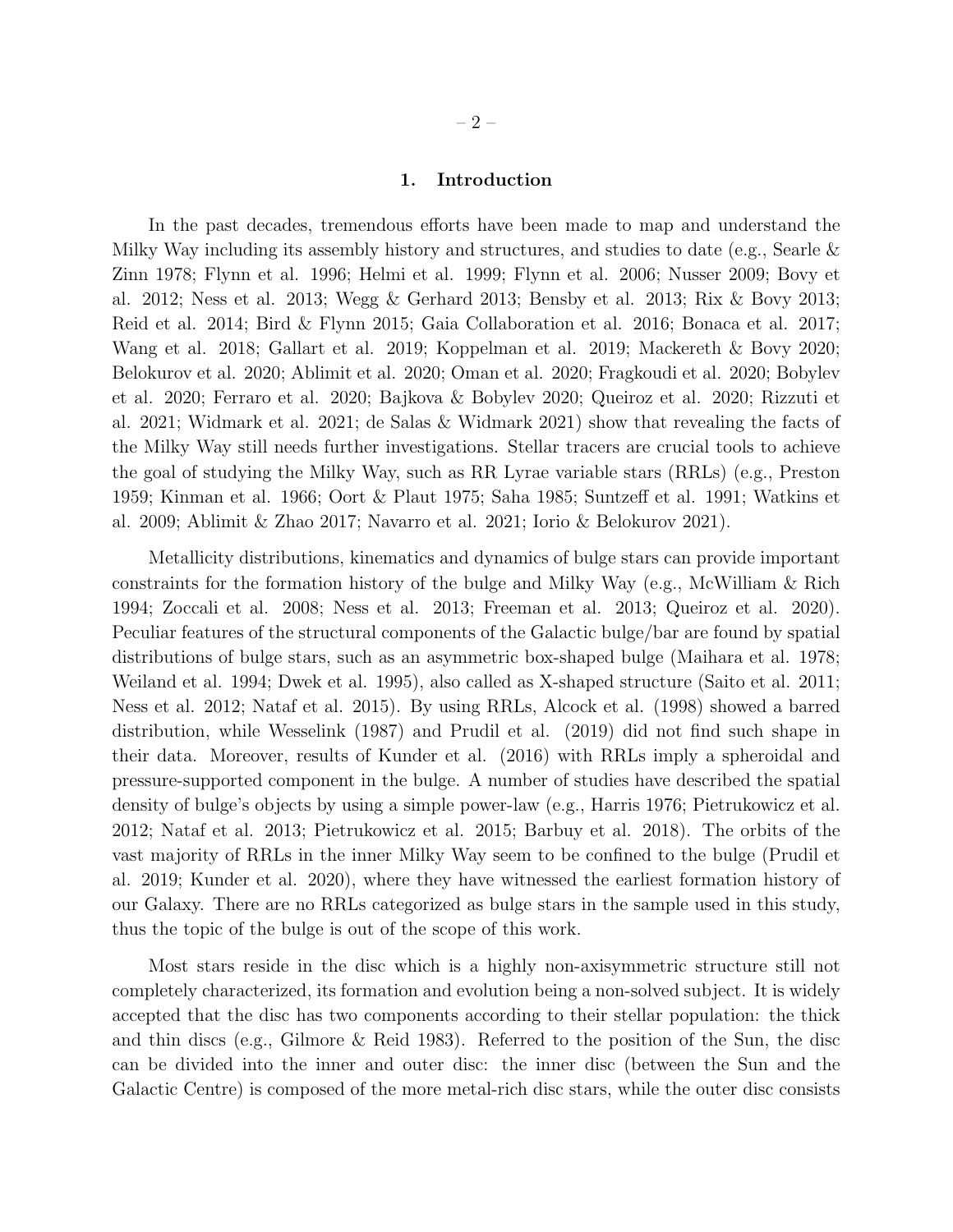of relatively metal-poor ones (e.g. Bensby et al. 2013; Anders et al. 2014; Haywood et al. 2015). The thin disc is also categorized as inner and outer thin discs due to different metallicities (e.g. Haywood et al. 2013; Hayden et al. 2015; Bland-Hawthorn et al. 2019). Distributions of chemical abundance and velocity with radius have indicated that the thick disc has a lower metallicity (e.g. Nidever et al. 2014; Hayden et al. 2015; Queiroz et al. 2020; Ciuca et al. 2020) and slower rotation (e.g. Soubiran et al. 2003; Kordopatis et al. 2013; Robin et al. 2017). The structure of the Milky Way thick disc have been characterized by RRLs as tracers (e.g., Layden 1995; Amrose & Mckay 2001). Zinn et al. (2020) and Prudil et al. (2020) combined RRL with available spectroscopy and Gaia DR2 astrometry to confirm the existence of metal-rich RRL stars with the orbital properties typical of the Galactic thin disc.

The accretion and merging history of the Milky Way formation has been studied with stellar members of the Milky Way halo (Searle & Zinn 1978; White & Rees 1978; Blumenthal et al. 1984; Yanny et al. 2000; Newberg et al. 2002; Bullock & Johnston 2005; Springel et al. 2006; Bonaca et al. 2012). The halo contains about 1% of the Galaxy's total stellar mass, it has several components such as inner halo, outer halo, streams and numerous overdensities (e.g., Carollo et al. 2007; Grillmair & Dionatos 2006; Belokurov et al. 2006; Tissera et al. 2014; Bernard et al. 2016). Mapping the kinematics, metallicity and spatial distribution of the halo provides valuable information that reveals the nature of the Galactic halo (e.g., Carollo et al. 2007; Sesar et al. 2013; Helmi et al. 2017; Koppelman et al. 2018; Iorio & Belokurov 2019; Simion et al. 2019). More precise and new features of the Milky Way halo have been discovered by recent survey data, and RRLs are an important population to probe the Galactic halo (e.g. Vivas et al. 2001; Morrison et al. 2009; Watkins et al. 2009; Mateu et al. 2018; Ablimit & Zhao 2018; Hernitschek et al. 2018; Utkin et al. 2018; Iorio et al. 2018; Wegg et al. 2019; Iorio & Belokurov 2019; Koposov et al. 2019; Torrealba et al. 2019). Recently, an ancient merger has been constrained with Gaia DR2, called the Gaia-Sausage (GS; Belokurov et al. 2018) or Gaia-Enceladus (Helmi et al. 2018), whose debris resides in the local stellar halo. The metal-poor halo population is dominated by the GS debris, and these stars have a triaxial 3D shape (see Iorio & Belokurov 2019) and a characteristic density break around 20-30 kpc from the centre of the Galaxy (see Deason et al. 2018; Ablimit & Zhao 2018). Iorio & Belokurov (2021) studied the chemo-kinematics of the Gaia RR Lyrae stars with photometrically determined metallicity, positions and proper motions (5-dimensions), and they found that the Gaia-Sausage could contribute 50% - 80% of the halo RR Lyrae between galactocentric distances of 5 and 25 kpc.

As introduced above, RRLs have served as true tracers for uncovering all components, and their estimated distances with < 5% errors derived from well-established periodluminosity or period-luminosity-metallicity relation makes them even more reliable in that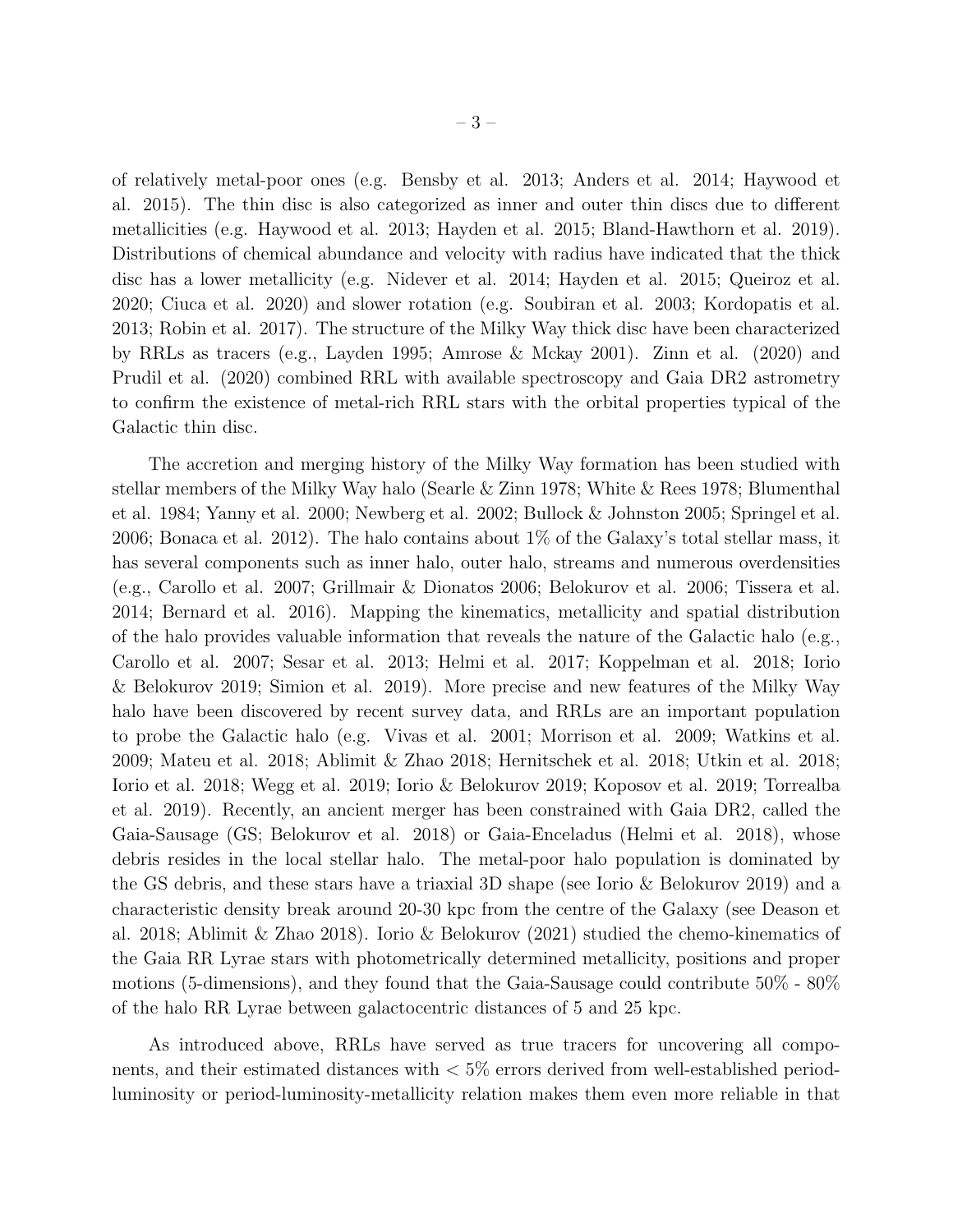sense (e.g., Madore & Freedman 2012; Catelan & Smith 2015; Neeley et al. 2017; Sesar et al. 2017). RR Lyraes are pulsating, low-metallicity, core helium-burning horizontal branch giants  $(A2 - F6 \text{ stars})$  with periods between 0.2 - 1.1 days and age  $>10$  Gyr (Walker 1989; Smith 1995). Recently, the number of observed RRL stars in the Galactic bulge, disc, and halo are significantly increasing with large photometric surveys such as the Catalina Sky Survey (Drake et al. 2014), the All-Sky Automated Survey for Supernovae (Jayasinghe et al. 2018), the Panoramic Survey Telescope and Rapid Response System (Sesar et al. 2017), the European Space Agency mission Gaia (Clementini et al. 2019), the Optical Gravitational Lensing Experiment (Soszyński et al. 2019), and the VISTA Variables in the Vía Láctea survey (Dékány et al. 2018). In this work, we have analyzed RRLs detected by recent survey projects, and the data set of the RRL sample with the spectroscopic information including metallicity and radial velocity in this work are introduced in §2. The details of the distance estimation based on the new period-luminosity-metallicity relation at mid-infrared wavelengths are also shown in §2. The characterizations of the disc and halo from 7D information of RRLs along with the evidence for the merger are presented and discussed in §3, §4 and §5, respectively. The paper is closed with the conclusion in §6.

### 2. Data

The majority of known RRLs are of the ab-type (RRab) which pulsate in the fundamental mode and have high amplitudes and a characteristic tooth-shaped light curve, and of the c-type which pulsate in the radial first overtone and have more sinusoidal light curves with lower amplitudes. From the cross-matching spectroscopic survey data, we find that the fraction of d-type RRL stars which pulsate in both the fundamental mode and the first overtone is less than 1% in this work. Thus, we focus on RRab and RRc stars identified from the All-Sky Automated Survey for Supernovae (ASAS-SN) Variable stars catalog (Jayasinghe et al. 2018), the European Space Agency mission Gaia (Gaia Collaboration 2016, 2018; Holl et al. 2018) including the specific object studies of variable stars with Gaia data release (DR) 2 (see Clementini et al. 2019 for the catalog of RRLs with Gaia DR2), and the Zwicky Transient Facility (ZTF) catalog (Chen et al. 2020). We made a cross-match (within an angular distance of 1 arcsec) of all the RRLs from different catalogs in order to remove multiple entries, and we selected RRLs which have mid-infrared  $(W1, W2, W3$  and W4 bands) magnitudes from the All WISE catalogue (e.g., Wright et al. 2010). In order to derive spectroscopically determined metallicity and radial velocity, we have cross-matched the RRL sample with the Large sky Area Multi-Object fiber Spectroscopic Telescope (LAM-OST) DR7 (e.g., Zhao et al. 2006, 2012; Wang et al. 2020), the Apache Point Observatory Galactic Evolution Experiment (APOGEE) DR16 (e.g., Majewski et al. 2017), the RAdial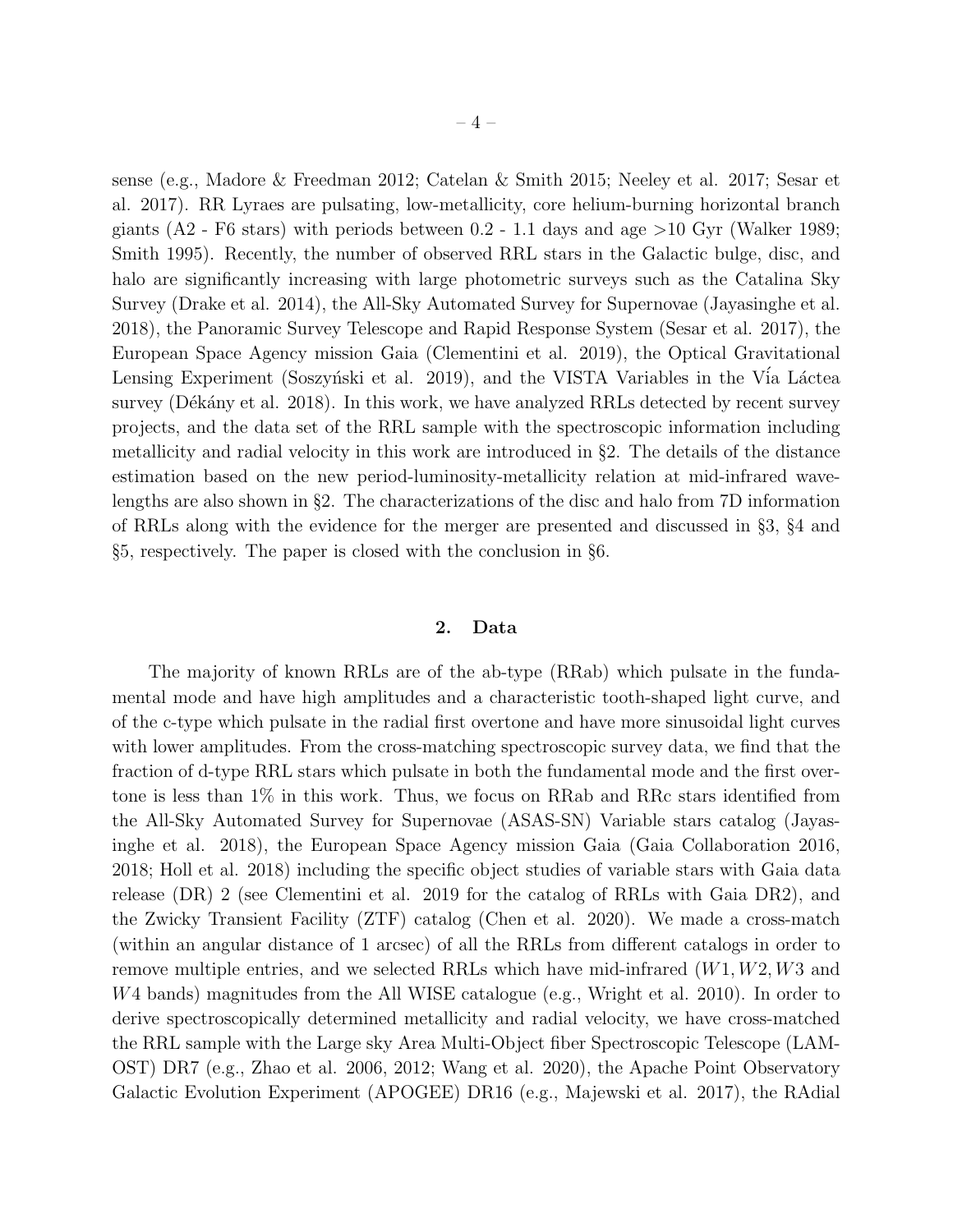Velocity Experiment (RAVE) DR5 (e.g., Steinmetz et al. 2018) and the GALAH survey DR2 (e.g., De Silva et al. 2015).

In total, we have 3417 RRLs with mid-infrared magnitudes, metallicity, radial velocity and proper motions. 85% of them are RRab stars, and 15% are RRc stars. In our sample, the fraction of RRLs identified from Gaia, ASAS-SN and ZTF (see Figure 1) are ∼53%, ∼33% and ∼14%, respectively. Contributions from different surveys to spectroscopically determined metallicity and radial velocity in our sample are: ∼79% from low-resolution spectra of LAMOST DR7 (here we selected the data with signal-to-noise ratio > 10),  $~\sim8\%$ from medium-resolution spectra of LAMOST DR7, ∼1% from medium-resolution spectra of RAVE DR5, ∼8% from high-resolution spectra of GALAH DR2, and ∼4% from highresolution spectra of APOGEE DR16. We also cross-matched with SDSS data (Aguado et al. 2019) but the information was very scarce for this work. The systematic uncertainties of these spectroscopic survey data are also taken into consideration, for example the radial velocity derived by the low-resolution spectra of LAMOST DR7 has a systematic uncertainty of few km s<sup>−</sup><sup>1</sup> , while the medium and high-resolution spectra of other telescopes give less systematic uncertainties. The photometric proper motions for RRLs in the work are all obtained from Gaia DR2. Figure 2 shows distributions of observed parameters, their uncertainties, and typical uncertainties with dashed lines. About 35% RRLs have both the photometrically derived metallicities (Clementini et al. 2019) and spectroscopically determined metallicities in our sample, Figure 3 compares both metallicities for this subset of stars, for which clear differences are visible. Considering uncertainties (which may have influence on the distance calculation) including systematic difference in spectroscopic- VS. photometric-metallicity, the spectroscopic metallicities are more precise (see Figure 3), thus we take spectroscopic ones instead of the photometric ones.

After assembling the basic data set, we calculate the absolute magnitudes by using the new theoretical period-luminosity-metallicity relations with WISE bands magnitudes. (Neeley et al. 2017). The relations for RRab stars are (see Table 3 of Neeley et al. 2017),

$$
M_{W1} = -0.784 - 2.274 \times \log P + 0.183 \times [\text{Fe/H}] \tag{1a}
$$

$$
M_{W2} = -0.774 - 2.261 \times \log P + 0.190 \times [\text{Fe/H}] \tag{1b}
$$

$$
M_{W3} = -0.800 - 2.292 \times \log P + 0.188 \times [\text{Fe/H}] \tag{1c}
$$

$$
M_{W4} = -0.799 - 2.298 \times \log P + 0.196 \times [\text{Fe/H}] \tag{1d}
$$

and for RRc stars,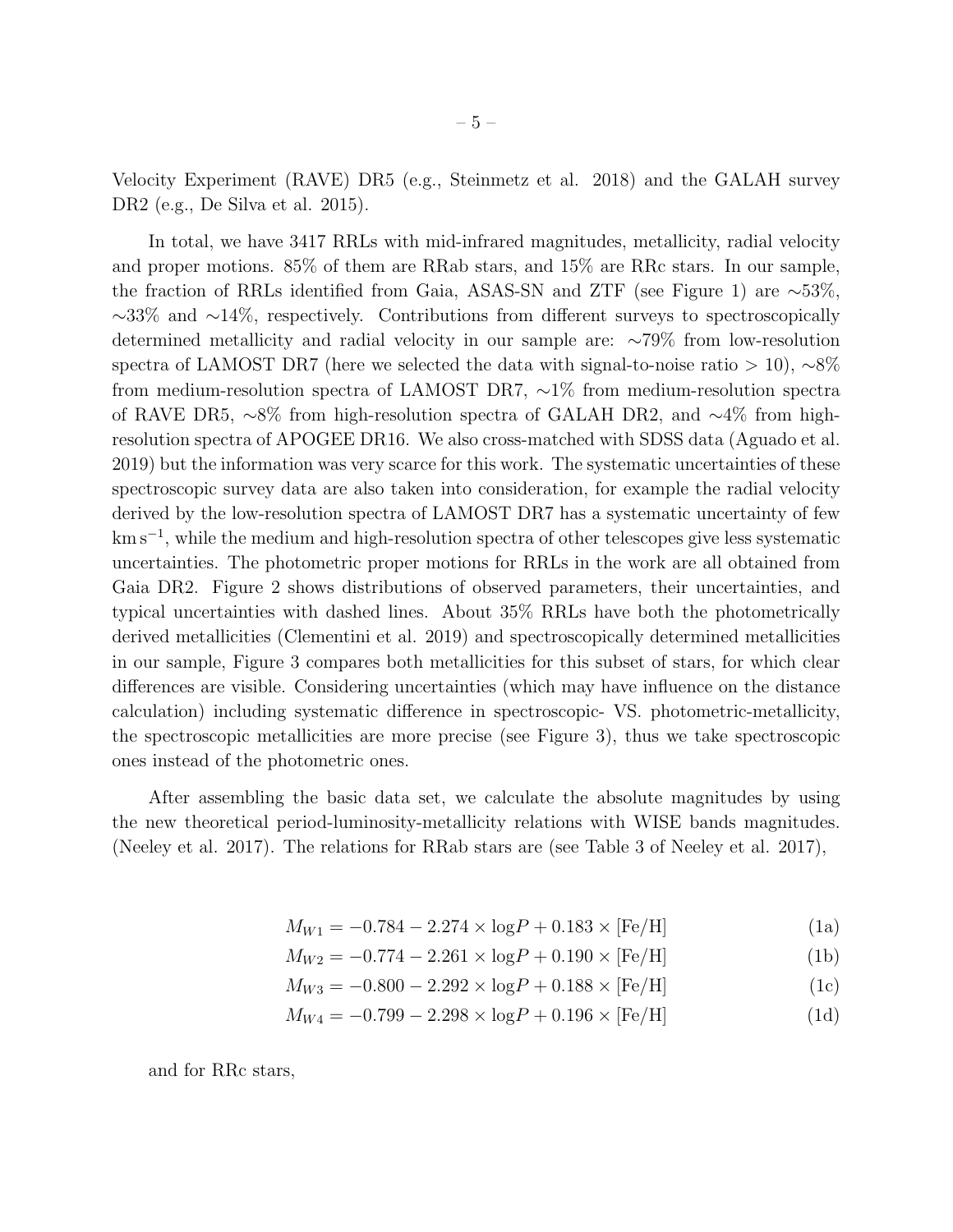$$
M_{W1} = -1.341 - 2.716 \times \log P + 0.152 \times \text{[Fe/H]} \tag{2a}
$$

$$
M_{W2} = -1.348 - 2.720 \times \log P + 0.153 \times \text{[Fe/H]} \tag{2b}
$$

$$
M_{W3} = -1.357 - 2.731 \times \log P + 0.157 \times [\text{Fe/H}] \tag{2c}
$$

$$
M_{W4} = -1.355 - 2.735 \times \log P + 0.166 \times [\text{Fe/H}], \tag{2d}
$$

where P and  $[Fe/H]$  are the pulsation periods and metallicities of RRLs. Results of Neeley et al. (2017) have showed that the typical dispersion of the absolute magnitude is ∼0.02 mag from this new relations at mid-infrared wavelengths. They also demonstrated the potential of RRLs to be high-precision distance indicators based on these relations at MIR wavelengths where the effects of extinction and intrinsic dispersion are smaller.

Based on the magnitudes  $(V_W)$  and absolute magnitudes  $(M_W)$ , we calculated heliocentric distances  $(D_h)$  by using,

$$
D_{\rm h} = 10^{(V_{\rm W} - M_{\rm W} - 10)/5} \rm kpc.
$$
\n(3)

For the distance of each star, we take the averaged value from four distances derived by using four magnitudes and absolute magnitudes. There is a few percent typical distance dispersion in the average distance computed. The cumulative distribution function for  $D<sub>h</sub>$ is given in Figure 4, most of the stars in our sample have heliocentric distance  $< 15$  kpc. Recently, it has been discussed that distances derived from mid-infrared period-luminosity relations are more accurate than distances obtained from parallaxes (e.g., Sesar et al. 2017). Considering all possible uncertainties in the distance calculation with the new theoretical period-luminosity-metallicity relations, the typical uncertainty of the estimated distance can be lower than 3% in this work. The 3D positions of RRLs, the projection of galactocentric distance on the Galactic plane  $(R)$ , and galactocentric distance  $(r)$  in the Cartesian coordinate system are calculated as

$$
x = R_0 - D_h \cos b \cos l \tag{4a}
$$

$$
y = Dh \cos b \sin l \tag{4b}
$$

$$
z = D_{\rm h} \sin b \tag{4c}
$$

$$
R = \sqrt{x^2 + y^2} \tag{4d}
$$

$$
r = \sqrt{x^2 + y^2 + z^2},\tag{4e}
$$

where  $R_0$  is the distance from the Sun to the Galactic center; the recent most accurate value,  $8.122 \pm 0.031$  kpc (GRAVITY collaboration et al. 2018), is adopted in this work.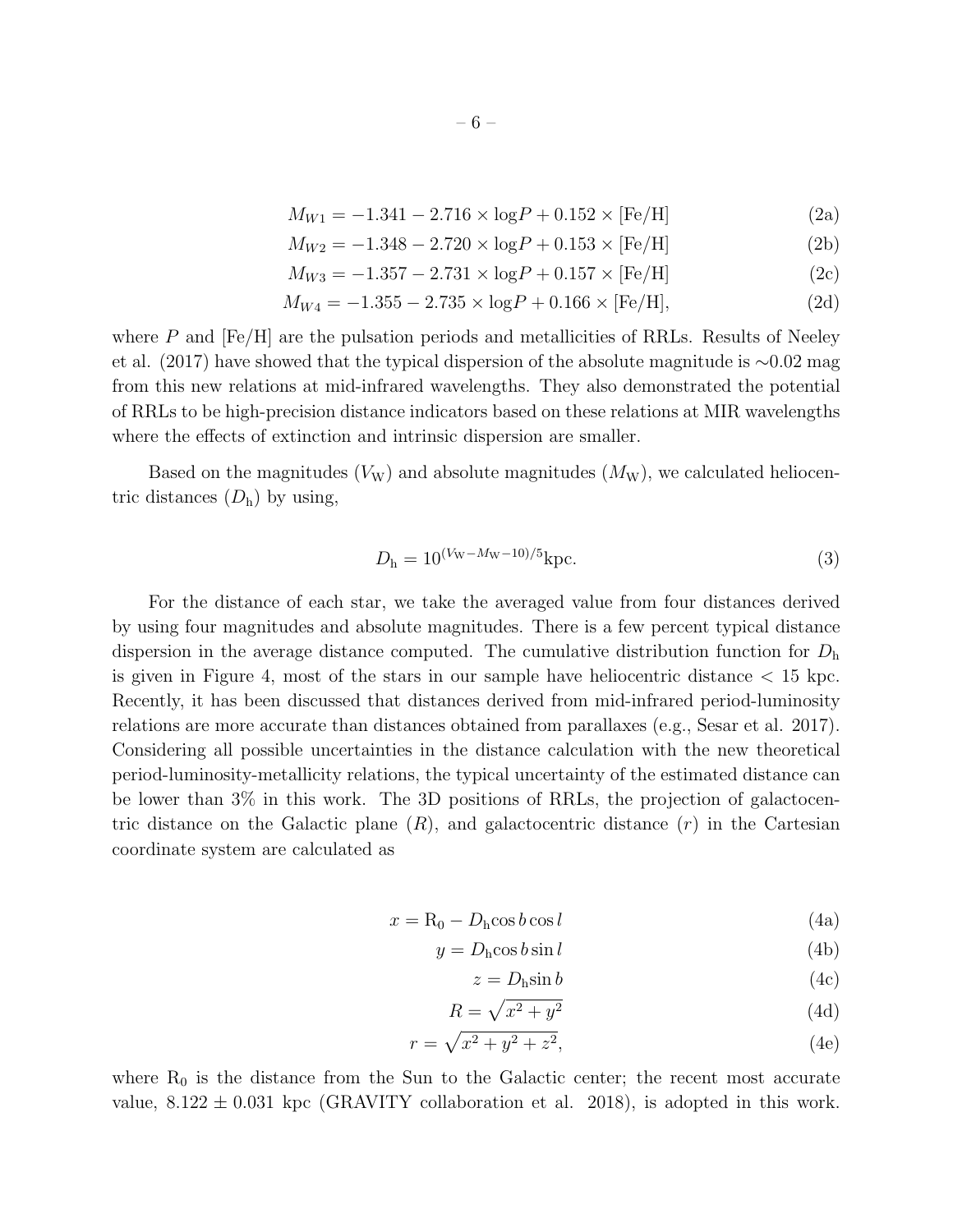l and b are Galactic longitude and latitude (see Figure 1 for the distributions of l and b of RRLs), respectively. In the following sections we will characterize the Galactic disc and halo by analyzing 7D information, i.e. metallicities (see Figure 4 for the metallicity distribution in the r and z plane), 3D positions and 3D velocities, of RRLs. Note that the heliocentric distance, the observed Galactic coordinates and velocities are used to obtain the Galactocentric Cartesian, cylindrical and spherical coordinates taking into account the errors on the Galactic parameters (i.e. origin of galactic coordinates, solar radius, and solar azimuthal velocity with respect to the galactic center) by using the conventions in astropy (Astropy Collaboration et al. 2018).

#### 3. The Chemo-Kinematic Clues for the Assembly History of the Galaxy

Mergers of satellite galaxies have been suggested to have the crucial role to form the galaxy in the ΛCDM cosmology (e.g., White & Rees 1978). Mergers can significantly influence the stellar population in a galaxy, therefore motions (i.e. rotational velocity) and chemical (i.e. metallicity) properties of stars can provide important clues to understand the formation history of the galaxy. Figure 5 shows the relation of the azimuthal (in the direction of the Galactic rotation) velocity  $(V_{\phi})$  and metallicity (Fe/H). The area bounded in magenta in Figure 5 is populated by stars with  $[Fe/H] > -0.8$  and higher azimuthal velocity  $(V_{\phi} > 200 \,\mathrm{km\,s^{-1}})$ , which belongs to the thin disc. The area bounded in green corresponds to the thick disc population with intermediate metallicity of  $[Fe/H] \sim -1.2$  and azimuthal velocity of 80  $\lt V_{\phi}$   $\lt$  200 km s<sup>-1</sup>. There is also a stellar population corresponding to the stellar halo which includes the GS structure (see Belokurov et al. 2018) at lower azimuthal velocity  $(V_{\phi} \sim 0 \,\mathrm{km\,s^{-1}})$  and lower metallicity  $(-2.3 \lt [Fe/H] \lt -1.1)$  (orange bounded area of the figure). The negative and inverted  $V_{\phi}$ -metallicity gradients (magenta and green dashed lines in Figure 5) are also shown up in the thin and thick disc populations (Figure 5), and they may be caused by the asymmetric drift and inside-out disc formation (e.g., Schönrich & Mcmillan 2017; Kawata et al. 2018; Minchev et al. 2019; Belokurov et al. 2020). A negative radial metallicity gradient and epicycle motions of stars (e.g. Allende et al. 2016) can explain the reason why the young thin disc occupies the high-rotation velocity and metal-rich part of the space, and its metallicity-rotation velocity relation. The population with  $V_{\phi} < 0 \,\mathrm{km\,s^{-1}}$  is consistent with the Splash structure identified in the halo by previous studies (see Belokurov et al. 2020). In Figure 6, we plot  $V_{\phi}$  vs |z| (top panels) and  $V_{\phi}$  vs R (bottom panels) for the metal-rich [Fe<sub>H</sub>] > -0.7(left panels) and metal-poor  $[Fe/H] < -0.7$  (right panels) RRL stars. In the metal-poor population,  $V_{\phi} < 0$  stars are within the continuous extension of the whole dataset but in the metal-rich sample the  $V_{\phi} < 0$ stars look a bit detached from the general overall distribution of the data points, precisely at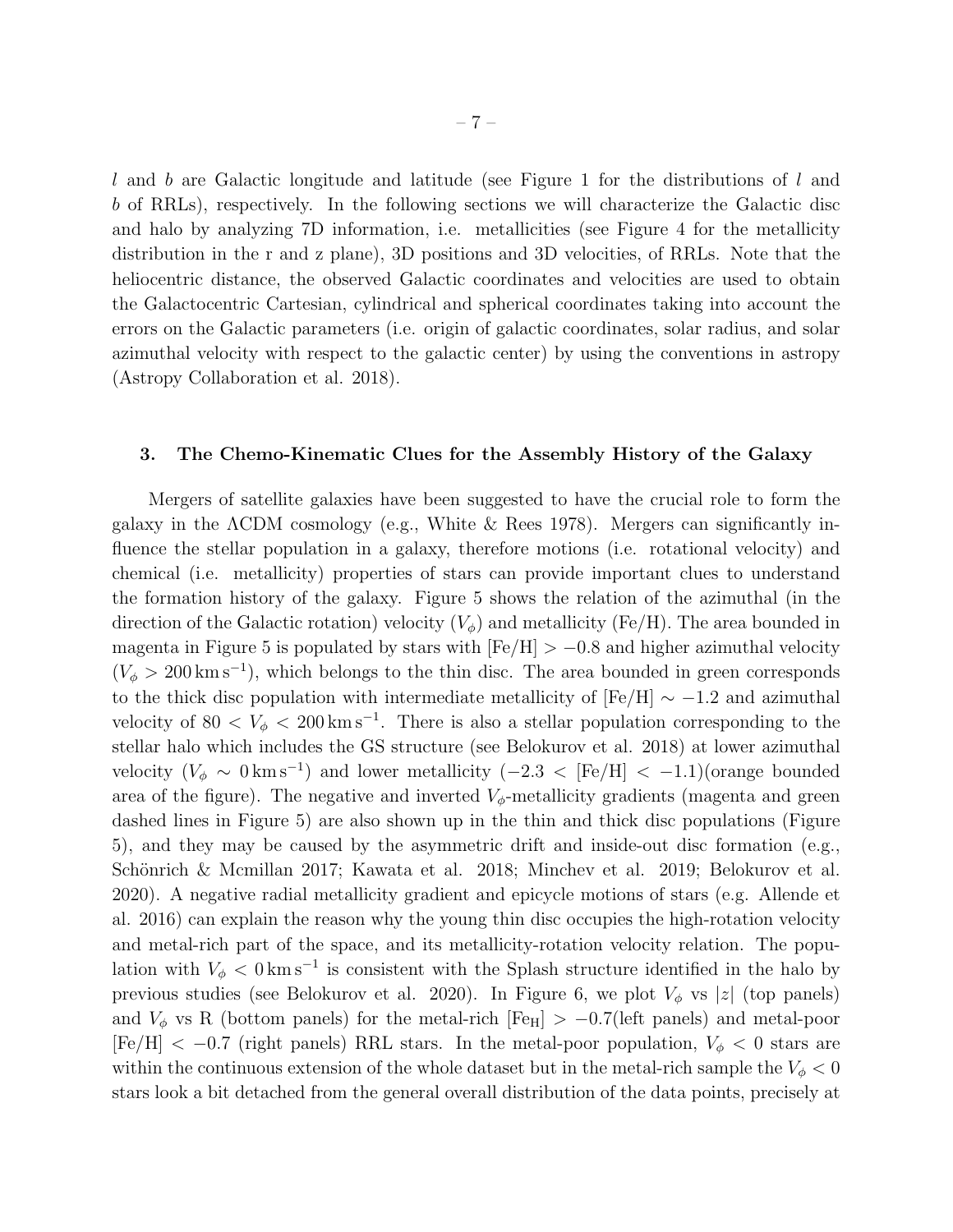the location of the Solar neighborhood, where the Splash is located. It is worth noting that there are strong selection effects which are yielded by each survey's footprint and limited data etc., and selection bias may influence our results. If selection effects could be neglected, it can be concluded that the Splash population is considerably smaller than that of the halo.

Our results are consistent with the trend and schematic picture between azimuthal (rotation) velocity and metallicity presented by Belokurov et al. (2020), and provides comprehensive clues for the formation history of the Galaxy inferred from the simulation results of Grand et al. (2020). The relation of azimuthal (Galactic rotation) velocity and metallicity in Figure 5 can be explained by the cosmological magnetohydrodynamic simulation results of Grand et al. (2020). Their simulation results indicated that the proto-disc evolves and self-enriches, while the proto-halo is formed before the GS merger. The starburst-disc forms quickly in a more centrally bound region (thin disc) which carries more rotation and chemically enriched stars. Then, multiple smaller mergers dynamically heat the older and metal-poor proto-disc stars more than the younger and metal-rich ones, giving rise to the relation between metallicity and azimuthal velocity. The inner region of the halo contains rotationally-supported and relatively metal-rich stars which were dynamically pushed out from the proto-disc by the GS merger into the (Splash and) halo, while the outer halo region is dominated by the metal-poor proto-halo (Grand et al. 2020). They also infer that the stars formed in the bridge of cold gas immediately preceding the merger may contribute to this in-situ, metal-rich halo, highlighting the complexity involved in the genesis of these components.

#### 4. Properties of Thin Disc, Thick Disc and Halo

Figure 7 shows the spatial distributions of RRLs in our sample of 3417 RRL stars. We separate the non-rotating halo from the disc component with a high azimuthal velocity, and our average values of azimuthal velocity or metallicity which are set up for these two components are similar with the values given in Table 1. The halo stars (∼12.9% of our sample) are distributed beyond  $|z| = 5$  kpc, while thick disc ( $\sim 64\%$  of the sample) and thin disc (∼16.4% of the sample) RRLs are located at  $0.5 \leq |z| < 5$  kpc and  $|z| < 0.5$ kpc, respectively. Disc and halo RRLs are treated in the cylindrical  $(r, \phi, z)$  and spherical  $(r, \phi, \theta)$  coordinates, respectively. 6.7% of the RRLs are unclassified, their vertical positions and azimuthal velocities differ significantly from the typical properties of disc and halo, thus, they were excluded from the following analysis. We do not study the bulge in this work, because almost all of the sample has  $R > 3$  kpc. Based on the following the total likelihood function, we can apply the Gaussian Model in order to derive the best values of the rotational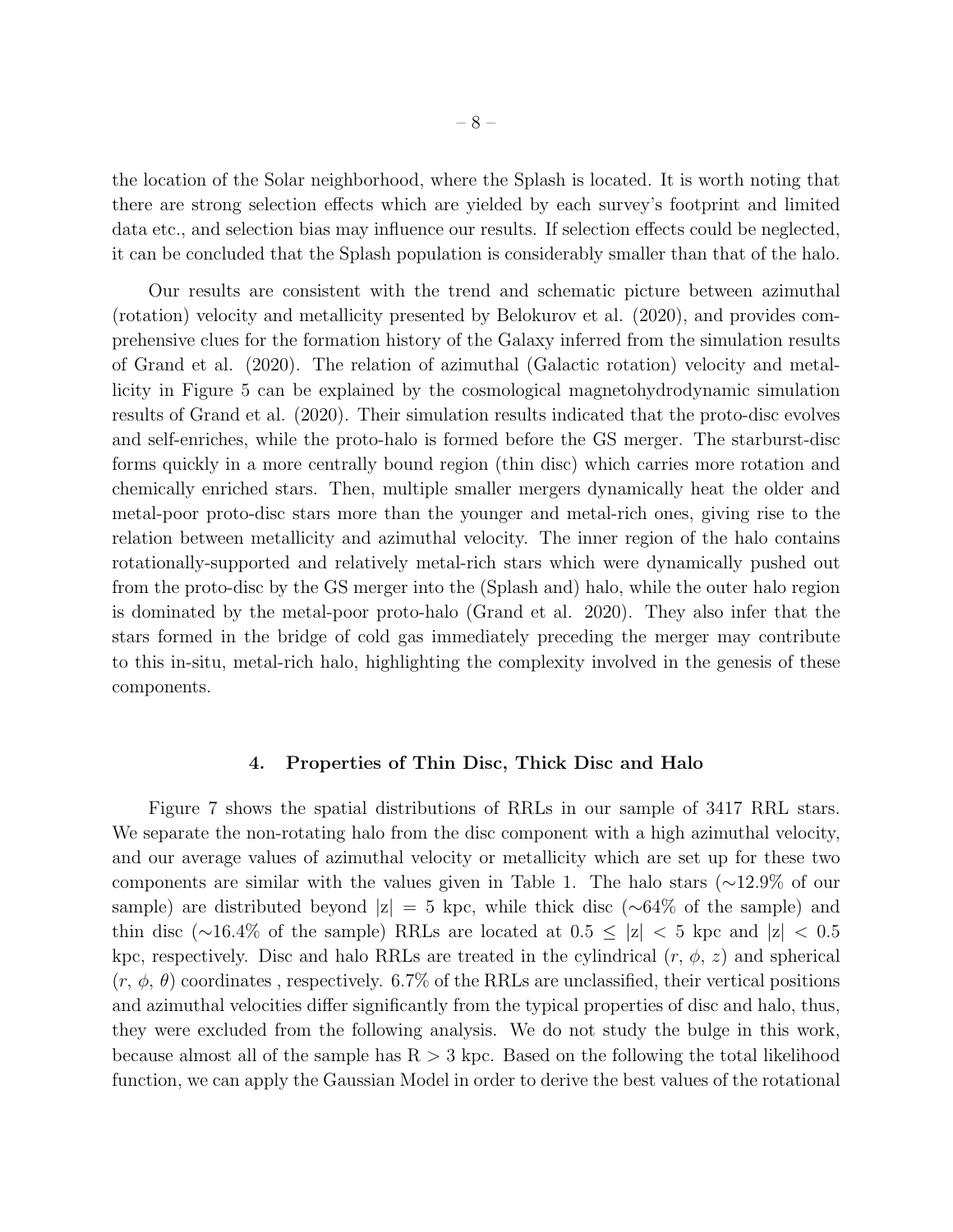and chemical characteristics of different components (Figure 8). By fitting the velocities  $(V)$ and metallicity ( $[Fe/H]$ <sub>i</sub>) distributions with errors, the likelihood of observed a star (i) can be simply written as  $\mathcal{L} = \mathcal{N}(\mathbf{V}, \Sigma_i) \mathcal{N}([\text{Fe/H}]),$  where  $\Sigma_i$  is the covariance matrix or velocity dispersion tensor. With this method which is the product of the likelihoods of all stars in a given Galactic volume bin (the volume being sampled by the data), we fit the different components to derive the best values of the azimuthal velocity and metallicity by adopting a Markov Chain Monte Carlo (MCMC) Ensemble sampler in the fitting process (Foreman-Mackey et al. 2013). In the MCMC sample process (Emcee), 200 walkers and 800 steps are used as burn-in, then followed by 2000 steps to get the posterior distributions for each bin.

Figure 9 shows our fitting results of the azimuthal velocity and metallicity for different components, and Table 1 summarizes the best estimated parameters. The mean azimuthal velocities and mean metallicities in Table 1 are the typical values of the galactic rotation and metallicity of the thin disc, thick disc and halo components. The mean azimuthal velocity of the thin disc indicates that the motion of the Sun is around  $232.5 \text{ km s}^{-1}$ , which is consistent with the recent value derived from classical cepheids (Ablimit et al. 2020). The faster azimuthal velocity and more metal-rich features of the thin disc compared to other components are consistent with previous studies (e.g., Preston 1959; Taam et al. 1976; Layden 1995; Mateu & Vivas 2018; Marsakov et al. 2019; Prudil et al. 2020; Zinn et al. 2020; Iorio & Belokurov 2021). There are relatively more thick disc stars in this work, and they do not rotate as fast as the thin disc stars. Thick disc has an azimuthal mean velocity in between the thin disc and the halo, and it is only slightly more metal-rich than the halo (see Table 1). Majority of them are distributed within  $r = 14$  kpc, which is consistent with the theories of the thick disc formation and recent finding (e.g., Iorio & Belokurov 2021). It has been widely accepted that the kinematics of disc stars (compared to the halo) is easily affected by non-axisymmetric structures such as the spiral arms, the bar, the giant molecular clouds, and in-falling dark matter sub-structure etc., thus it makes their motions unstable with time.

As shown in Table 1, the mean azimuthal velocity of the halo stars is up to  $57.8 \text{ km s}^{-1}$ (non-zero), in agreement with recent studies (e.g., Deason et al. 2017; Belokurov et al. 2018b; Wegg et al. 2019; Iorio & Belokurov 2021), thus indicating the contribution of the GS substructure to the halo. Indeed, it has been pointed out that the inner halo is clearly influenced by the the Gaia Sausage event (see e.g. Belokurov et al. 2018b; Myeong et al. 2018). The GS merger has contributed to the rotation (azimuthal velocity) of the halo by pushing the more rotationally supported proto-disc stars out into the proto-halo (see above section for more discussion), and a bimodal signature in the radial velocity space has been caused by the collision between the progenitor of the GS and the proto-Galaxy. A model has been used to describe the mixture of two components in the halo (see Lancaster et al.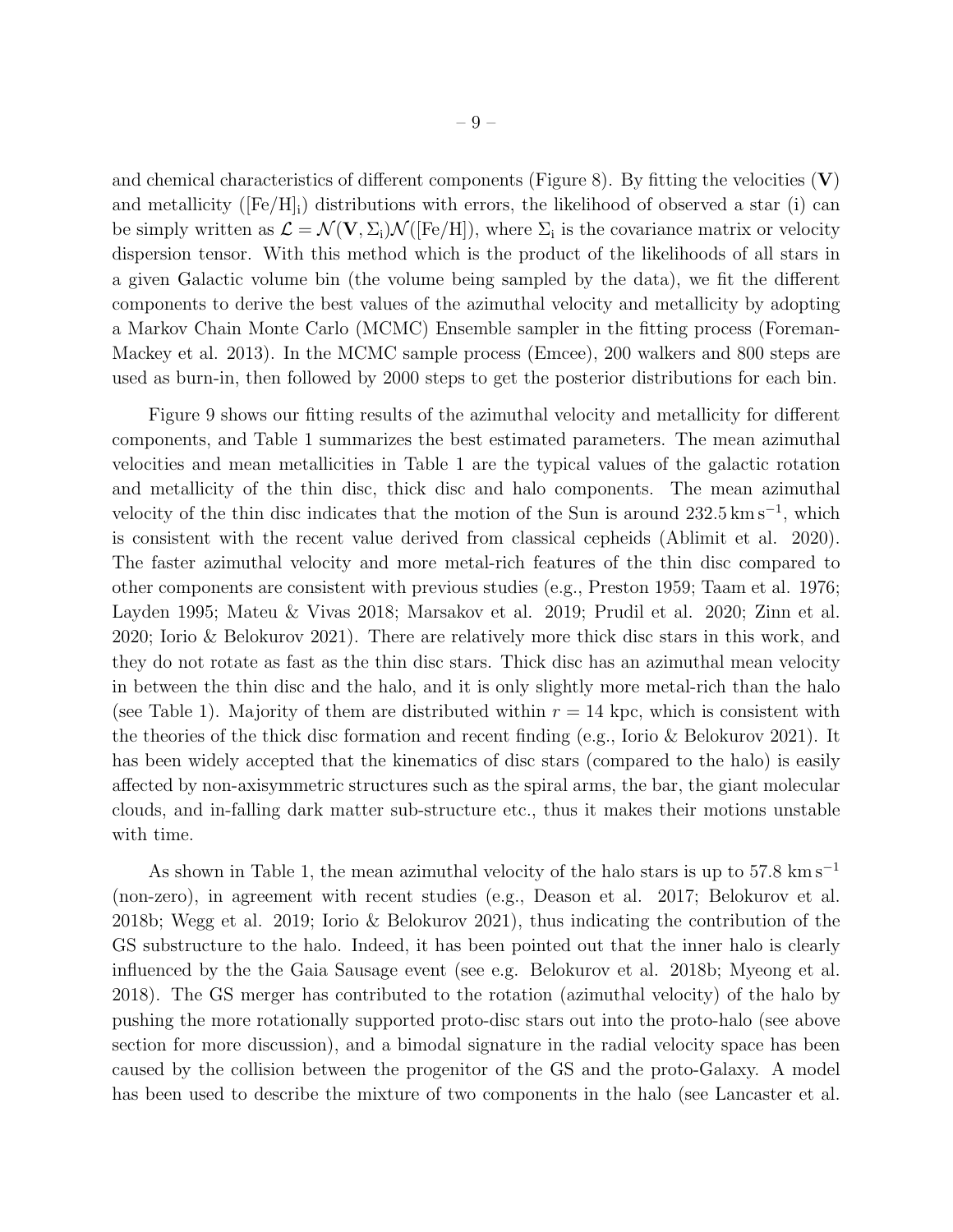(2019) and Necib et al. (2019)),

$$
\mathcal{L}_{\mathrm{M}} = \sum_{j} f_{j} \mathcal{L}_{j},\tag{5}
$$

where the component weights  $f_j$  sum up to 1, and  $\mathcal{L}_j$  is each component and discussed as (see  $\mathcal{L}$ ) above. The prior distributions of the anisotropic component reflect our knowledge of the radially anisotropic nature of the halo. Indeed, the radial velocities of halo RRLs in this work (Figure 10) are also described better by the the Gaussian Mixture Model. In the next section, we present the anisotropy parameter study in order to see the contribution of the radially biased (anisotropic) component.

#### 5. Contribution of GS Component to the Halo

After using the double-component fit (see section 4) to distinguish two components of the halo, from the data we calculate the kinematic properties to examine contribution of the GS component with its higher azimuthal velocity with respect to the non-rotating halo. The kinematic properties of the stellar halo can be summarized well by the anisotropy parameter β,

$$
\beta = 1 - \frac{\sigma_{\theta}^2 + \sigma_{\phi}^2}{2\sigma_{\rm r}^2}.
$$
\n(6)

where,

$$
\sigma_{\rm r}^2 = \overline{V_{\rm r}^2} - \overline{V_{\rm r}^2} \tag{7a}
$$

$$
\sigma_{\theta}^2 = \overline{V_{\theta}^2} - \overline{V_{\theta}}^2 \tag{7b}
$$

$$
\sigma_{\phi}^2 = \overline{V_{\phi}^2} - \overline{V_{\phi}}^2 \tag{7c}
$$

 $\beta$  quantifies the degree of velocity anisotropy of the stellar orbits system: radially biased  $(\beta > 0, \text{ perfectly radial } \beta = 1), \text{ perfectly isotropic } (\beta = 0), \text{ tangentially biased } (\beta < 0, \text{)}$ perfectly circular  $\beta = -\infty$ ).

Upper panel of Figure 11 shows the resulting anisotropy parameters of the two stellar halo components as a function of galactocentric distance r. The radially biased GS component is more anisotropic ( $\beta \sim 0.8$ ), and it has relatively metal rich ([Fe/H] > -1.6 dex) stars. The fraction of the GS stars goes from 42% to 83% (here only considered mean values) of the halo RR Lyrae at  $4 < R$ (kpc)  $< 20$  (see lower panel of Figure 11). Thus, the anisotropic component has dominant contributions in this particular data set, and this is in good agreement with recent studies (e.g., Iorio & Belokurov 2021; Naidu et al. 2021).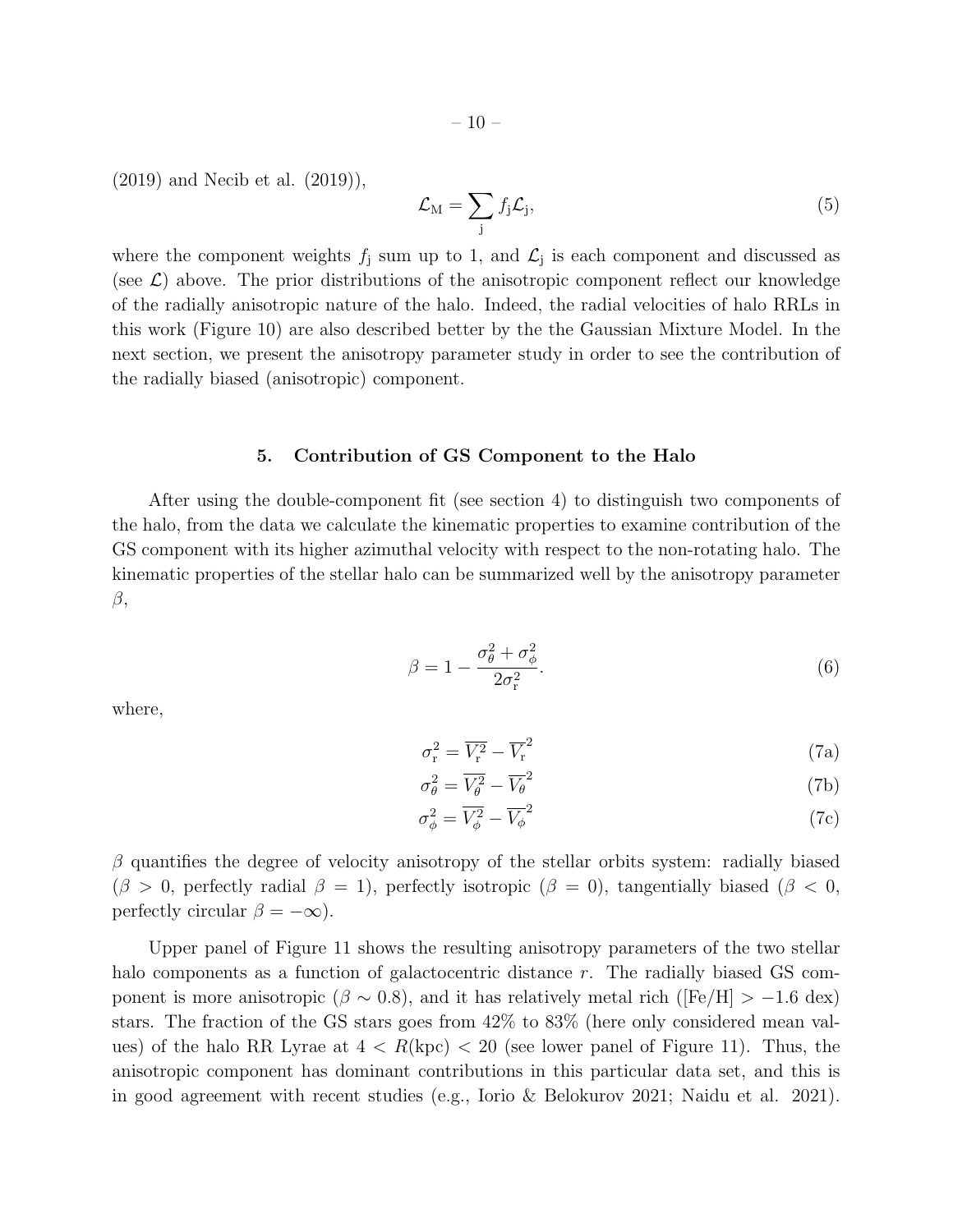The another halo component is more isotropic ( $\beta \sim 0.42$ ) with relatively metal poor stars  $(\text{[Fe/H]} < -1.6 \text{ dex})$ . We confirm that the halo can be described with two populations with different properties (see e.g. Chiba & Beers 2000; Carollo et al. 2010; Belokurov et al. 2018b; Iorio & Belokurov 2021).

#### 6. Conclusion

We have analyzed several hundreds of thousands of RRLs detected by Gaia, ASAS and ZTF surveys, and gathered a sample of 3417 RRLs which have proper motions, radial velocity and metallicity from Gaia, LAMOST, GALAH, APOGEE and RAVE data. A recent comprehensive period-luminosity-metallicity relation is used to estimate distances, with very small uncertainties (typically  $\langle 3\% \rangle$ ). The reliable distances enable us to map the chemo-kinematics of the RRLs to identify the RRL populations with distinct properties.

By using precise 7-dimensional data (3D positions, 3D velocities and metallicity) of RRLs for the first time, we provide kinematical and chemical proofs for the assembly history of the Milky Way. Comparing with cosmological magnetohydrodynamic simulations of the formation of Milky Way-mass galaxies, the metallicity and azimuthal velocity trends in this work are consistent with those in the simulated results from the formation scenario including the proto-/starburst-disc, proto-halo and mergers (Grand et al. 2020), and our results support the indications of Grand et al. (2020) about the dual origin of the Galactic thick disc and halo from GS merger. Observational properties of the Galaxy main components obtained in this work demonstrate that the gas-rich proto-disc evolves and becomes heavier and more enriched as time proceeds, metal-rich and fast-rotating stars can be born in the thin disc. The GS merger and starburst materials generates relatively metal-poor and medium rotating stars of thick disc, the relatively large-dynamical impact of the GS merger scatters more metal-rich stars into the halo, and repeated mergers may move the older/metal-poorer populations to the halo-like orbits and create the Splash (see also Grand et al. 2020).

The halo RRLs in the sample can be described by a radially supported component plus another one more isotropic component. We also find that the radially biased component is a part with the high anisotropy, and it contributes to about 42% - 83% of the halo stars at  $4 < R$ (kpc)  $< 20$ . Our results further support that the inner Galactic stellar halo is dominated by the major GS merger event. In the future work, this RRL sample can be used to explore the new substructures of the Milky Way and Galactic potential. We also expect that future data releases from large sky survey projects may make it possible to collect more RRLs with the precise distance estimation and other needed observational information for deriving new constraints on the nature of the Milky Way including the bulge and outer halo.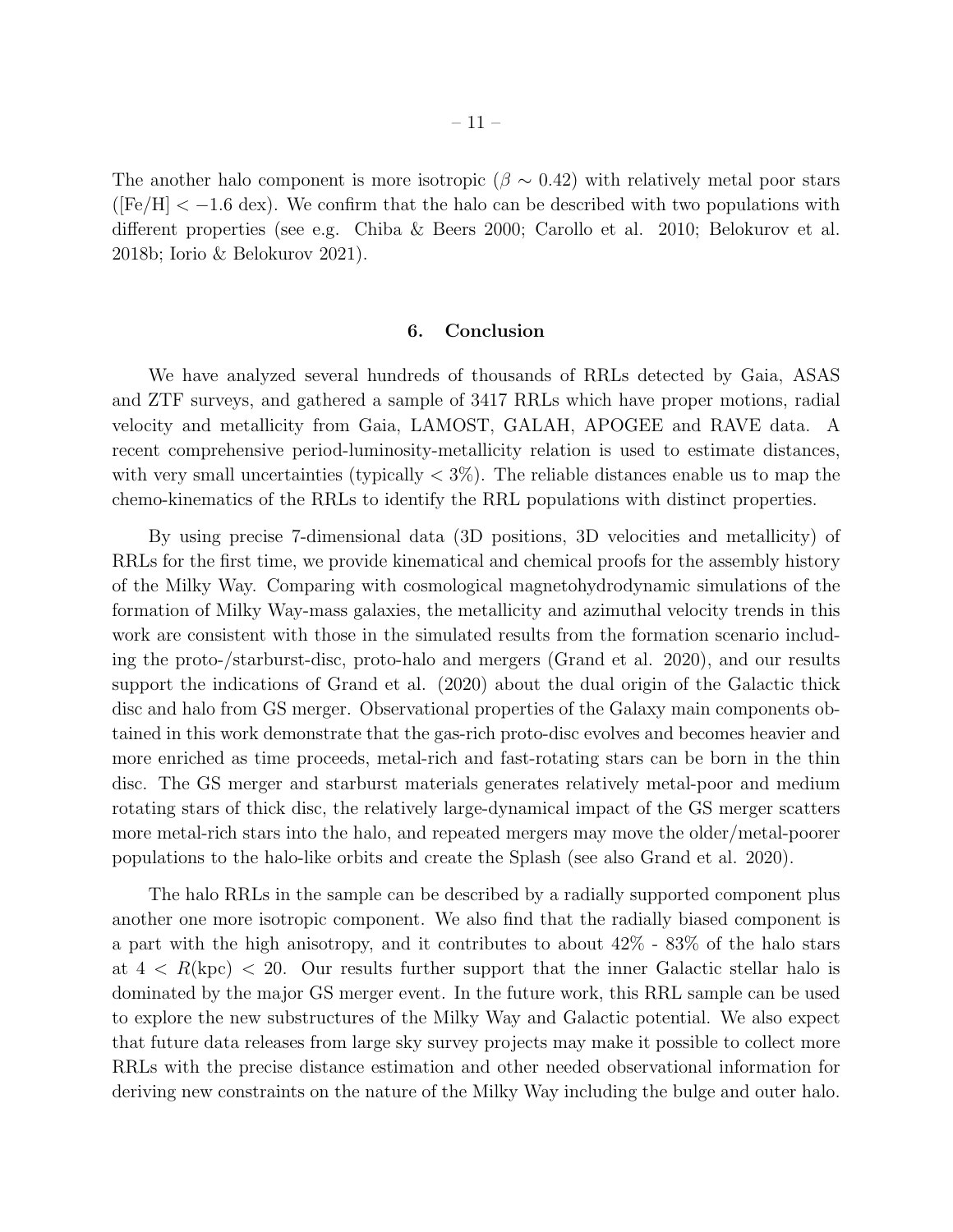We thank the referee for their useful comments that improve the paper. This study is supported by the National Natural Science Foundation of China under grant Nos. 11988101, 11890694, and National Key R&D Program of China No. 2019YFA0405502.

This work use the data of ASAS-SN which is supported by the Gordon and Betty Moore Foundation through grant GBMF5490 to the Ohio State University, and NSF grants AST-1515927 and AST-1908570. Development of ASAS-SN has been supported by NSF grant AST-0908816, the Mt. Cuba Astronomical Foundation, the Center for Cosmology and AstroParticle Physics at the Ohio State University, the Chinese Academy of Sciences South America Center for Astronomy (CASSACA), the Villum Foundation, and George Skestos.

This publication made use of data from the European Space Agency mission Gaia (https://www.cosmos.esa.int/ gaia), processed by the Gaia Data Processing and Analysis Consortium (DPAC, https://www.cosmos.esa.int/web/gaia/ dpac/consortium). Funding for the DPAC has been provided by national institutions, in particular the institutions participating in the Gaia Multilateral Agreement.

Based on observations obtained with the Samuel Oschin Telescope 48 inch and the 60 inch Telescope at the Palomar Observatory as part of the Zwicky Transient Facility project. ZTF is supported by the National Science Foundation under grant No. AST-1440341 and a collaboration including Caltech, IPAC, the Weizmann Institute for Science, the Oskar Klein Center at Stockholm University, the University of Maryland, the University of Washington, Deutsches Elektronen-Synchrotron and Humboldt University, Los Alamos National Laboratories, the TANGO Consortium of Taiwan, the University of Wisconsin at Milwaukee, and Lawrence Berkeley National Laboratories. Operations are conducted by COO, IPAC, and UW. SED Machine is based upon work supported by the National Science Foundation under grant No. 1106171.

This work has used the data products from the Wide field Infrared Survey Explorer (WISE), which is a joint project of the University of California, Los Angeles, and the Jet Propulsion Laboratory/California Institute of Technology, funded by the National Aeronautics and Space Administration.

The work also have used the data from the Large Sky Area Multi-Object Fiber Spectroscopic Telescope (LAMOST) which is a National Major Scientific Project built by the Chinese Academy of Sciences. Funding for the project has been provided by the National Development and Reform Commission. LAMOST is operated and managed by the National Astronomical Observatories, Chinese Academy of Sciences.

This work used the data from the GALAH survey which is based on observations made at the Anglo Australian Telescope, under programmes A/2013B/13, A/2014A/25,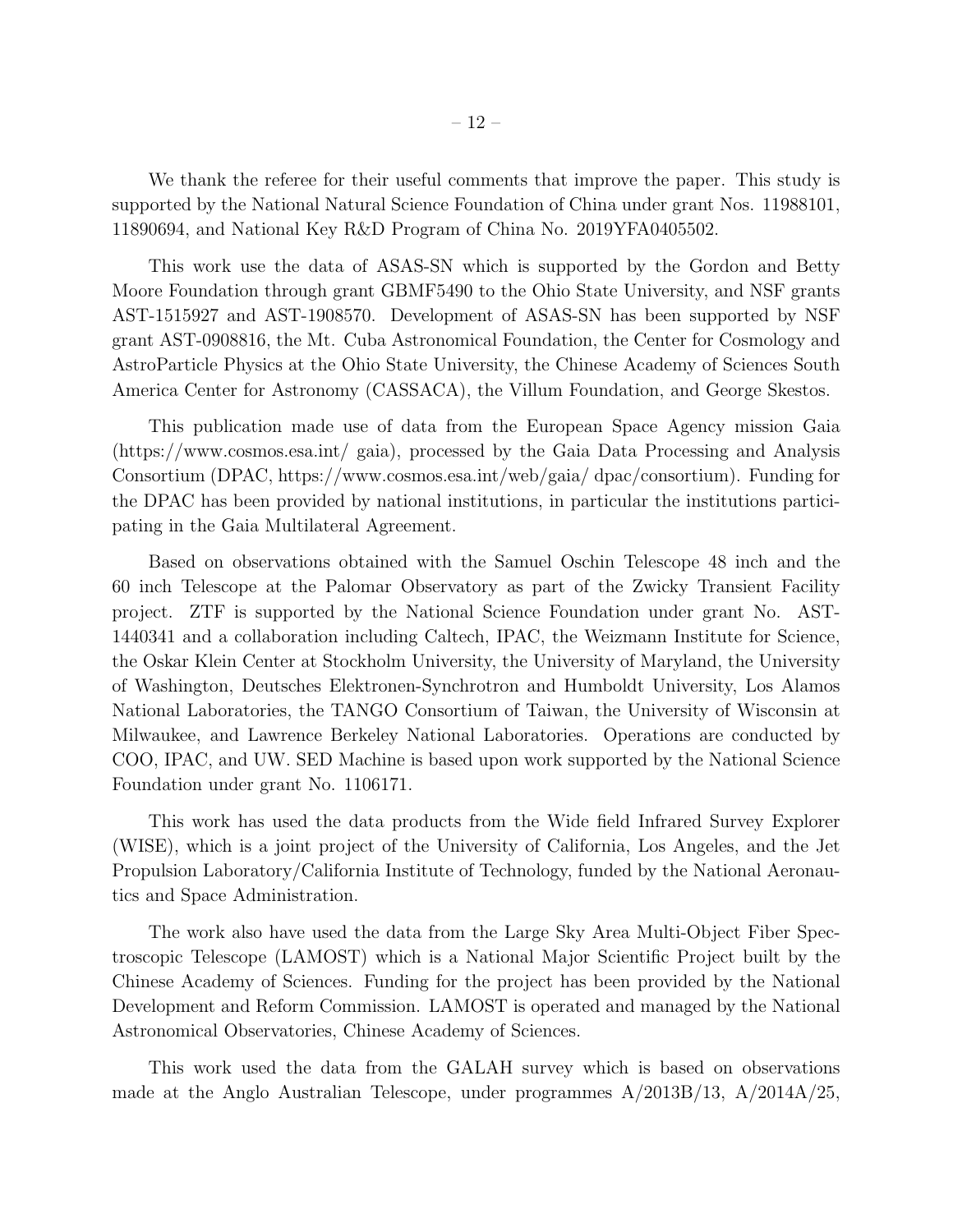A/2015A/19, A/2017A/18. We acknowledge the traditional owners of the land on which the AAT stands, the Gamilaraay people, and pay our respects to elders past, present and emerging. This paper includes data that have been provided by AAO Data Central (datacentral. org.au).

Funding for the Sloan Digital Sky Survey IV has been provided by the Alfred P. Sloan Foundation, the U.S. Department of Energy Office of Science, and the Participating Institutions. SDSS- IV acknowledges support and resources from the Center for High-Performance Computing at the University of Utah. The SDSS web site is www.sdss.org. SDSS-IV is managed by the Astrophysical Research Consortium for the Participating Institutions of the SDSS Collaboration including the Brazilian Participation Group, the Carnegie Institution for Science, Carnegie Mellon University, the Chilean Participation Group, the French Participation Group, Harvard-Smithsonian Center for Astrophysics, Instituto de Astrofsica de Canarias, The Johns Hopkins University, Kavli Institute for the Physics and Mathematics of the Universe (IPMU) / University of Tokyo, Lawrence Berkeley National Laboratory, Leibniz Institut fr Astrophysik Potsdam (AIP), Max-Planck-Institut fr Astronomie (MPIA Heidelberg), Max-Planck-Institut fur Astrophysik (MPA Garching), Max-Planck-Institut fur Extraterrestrische Physik (MPE), National Astronomical Observatory of China, New Mexico State University, New York University, University of Notre Dame, Observatrio Nacional / MCTI, The Ohio State University, Pennsylvania State University, Shanghai Astronomical Observatory, United Kingdom Participation Group, Universidad Nacional Autnoma de Mxico, University of Arizona, University of Colorado Boulder, University of Oxford, University of Portsmouth, University of Utah, University of Virginia, University of Washington, University of Wisconsin, Vanderbilt University, and Yale University.

Funding for RAVE has been provided by: the Leibniz-Institut fur Astrophysik Potsdam (AIP); the Australian Astronomical Observatory; the Australian National University; the Australian Research Council; the French National Research Agency (Programme National Cosmology et Galaxies (PNCG) of CNRS/INSU with INP and IN2P3, co-funded by CEA and CNES); the German Research Foundation (SPP 1177 and SFB 881); the European Research Council (ERC-StG 240271 Galactica); the Istituto Nazionale di Astrofisica at Padova; The Johns Hopkins University; the National Science Foundation of the USA (AST-0908326); the W. M. Keck foundation; the Macquarie University; the Netherlands Research School for Astronomy; the Natural Sciences and Engineering Research Council of Canada; the Slovenian Research Agency (research core funding no. P1-0188); the Swiss National Science Foundation; the Science & Technology Facilities Council of the UK; Opticon; Strasbourg Observatory; and the Universities of Basel, Groningen, Heidelberg, and Sydney. TZ acknowledges financial support of the Slovenian Research Agency (research core funding No. P1-0188) and of the ESA project PHOTO2CHEM (C4000127986). FA is grateful for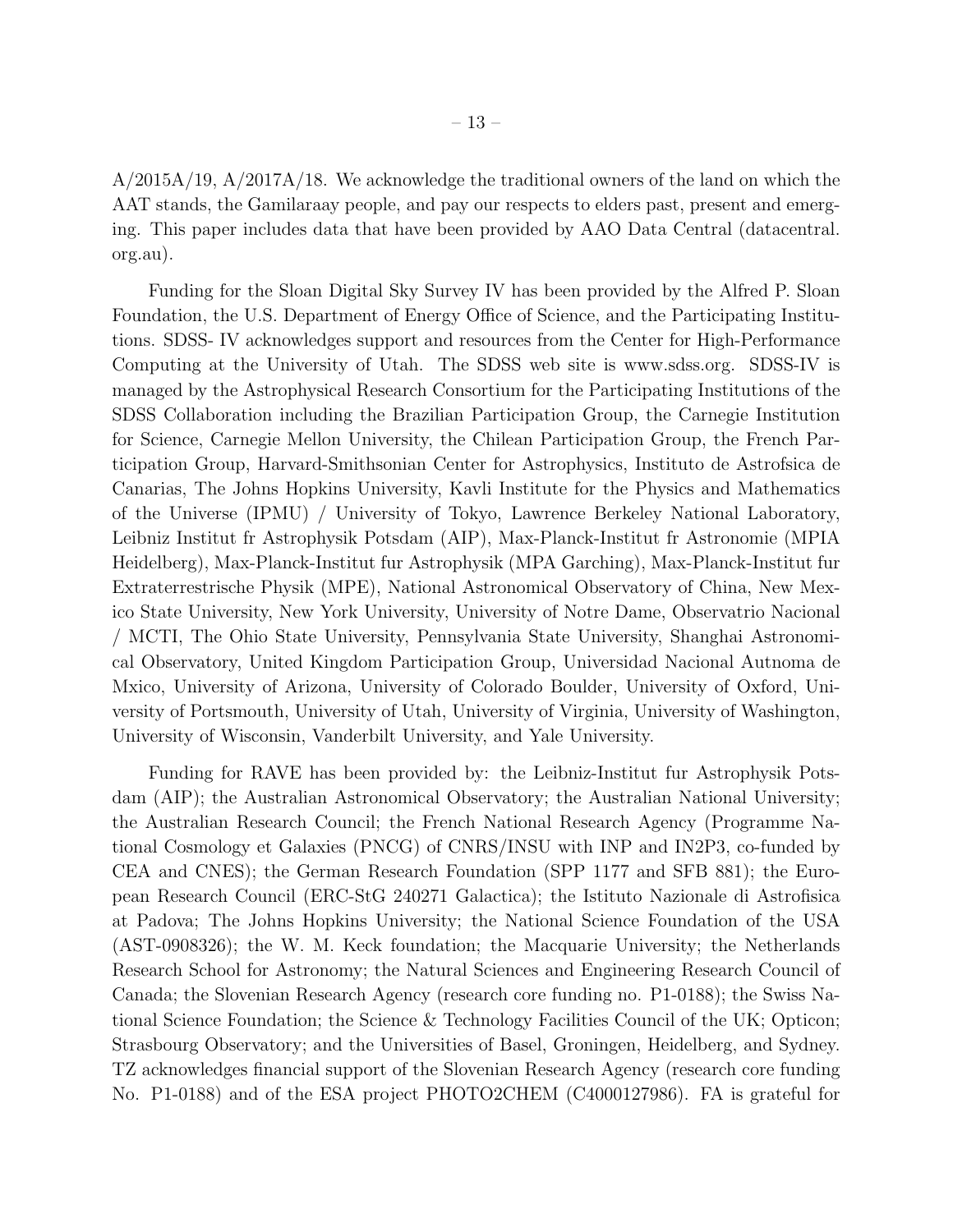funding from the European Unions Horizon 2020 research and innovation program under the Marie Skodowska-Curie grant agreement No. 800502.

This research has made use of the VizieR catalogue access tool, CDS, Strasbourg, France. This research also made use of ASTROPY, a community-developed core PYTHON package for astronomy (Astropy Collaboration et al. 2018).

Ablimit, I., & Zhao, G. 2017, ApJ, 846, 10

Ablimit, I., & Zhao, G. 2018, ApJ, 855, 126

Ablimit I., Zhao G., Flynn C., Bird S. A., 2020, ApJ, 895, L12

Aguado, D. S., Ahumada, R., Almeida, A. et al. 2019, ApJS, 240, 23

Alcock, C., Allsman, R. A., Alves, D. R. et al., 1998, ApJ, 492, 190

Allende Prieto C., Kawata D., Cropper M., 2016, A&A, 596, A98

Amrose, S. & Mckay, T., 2001, 560, 151

Anders F. et al., 2014, A&A, 564, A115

Astropy Collaboration et al., 2018, AJ, 156, 123

Bajkova, A. T. & Bobylev, V. V., 2020 eprint [arXiv:2007.02350](http://arxiv.org/abs/2007.02350)

Barbuy, B., Chiappini, C. & Gerhard, O., 2018, ARA&A, 56, 223

Bensby T., et al., 2013, A&A, 549, A147

Belokurov, V., Zucker, D. B., Evans, N. W. et al., 2006, ApJ, 642, 137

Belokurov V., Deason A. J., Koposov S. E., Catelan M., Erkal D., Drake A. J., Evans N. W., 2018a, MNRAS, 477, 1472

Belokurov V., Erkal D., Evans N. W., Koposov S. E., Deason A. J., 2018b, MNRAS, 478, 611

Belokurov V., Deason A. J., Erkal D., Koposov S. E., Carballo-Bello J. A., Smith M. C., Jethwa P., Navarrete C., 2019, MNRAS, 488, L47

Belokurov V., Sanders J. L., Fattahi A., Smith M. C., Deason A. J., Evans N. W., Grand R. J. J., 2020, MNRAS, 494, 3880

Bernard, E. J., Ferguson, A. M. N., Schlafly, E. F., et al. 2016, MNRAS, 463, 1759

Bird, S. A. & Flynn, C., 2015, MNRAS, 452, 2675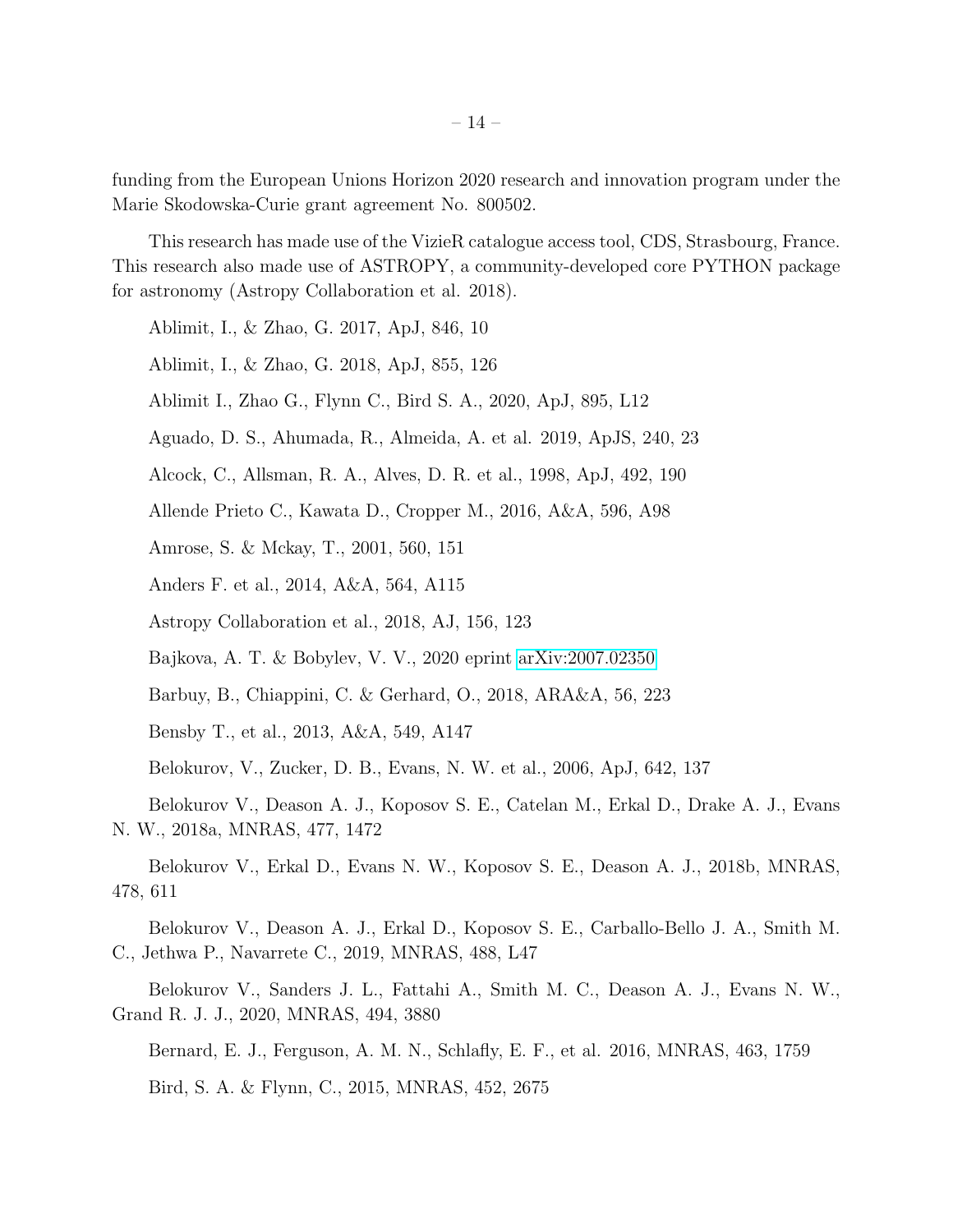- Bland-Hawthorn J., et al., 2019, MNRAS, 486, 1164
- Blumenthal, G. R., Faber, S. M., Primack, J. R. & Rees, M. J., 1984, Nature, 311, 517
- Bobylev, V. V., Krisanova, O. I. & Bajkova, A. T., 2020, Astronomy Letters, 46, 439
- Bovy J., Rix H.-W., Liu C., Hogg D. W., Beers T. C., & Lee Y. S. 2012, ApJ, 753, 148
- Bonaca, A., Juric, M., Ivezic, Z., et al. 2012, AJ, 143, 105
- Bonaca A., Conroy C., Wetzel A. et al., 2017, ApJ, 845, 101
- Bullock, J. S. & Johnston, K. V., 2005, ApJ, 635, 931
- Carollo D. et al., 2010, ApJ, 712, 692
- Catelan, M. & Smith, H. A., 2015, Book: Pulsating Stars (Wiley-VCH)
- Clementini, G., Ripepi, V., Molinaro, R. et al., 2019, A&A, 622, A60
- Chen, X. D., Wang, S., Deng, L. C., de Grijs, R. et al. 2020, ApJS, 249, 18
- Chiba M., Beers T. C., 2000, AJ, 119, 2843
- Ciuca, I., Kawata, D., Miglio, A. et al., 2020, eprint [arXiv:2003.03316](http://arxiv.org/abs/2003.03316)
- De Silva, G. M., Freeman, K. C., Bland-Hawthorn, J., et al. 2015, MNRAS, 449, 2604
- Deason, A. J., Belokurov, V., Koposov, S. E., Lancaster, L., 2018, ApJ, 862, L1
- Dékány, I., Hajdu, G., Grebel, E. K. et al. 2018, ApJ, 857, 54
- Drake, A. J., et al., 2014, ApJS, 213, 9
- de Salas, P. F. & Widmark, A., 2021, Reports on Progress in Physics, 84, 104901
- Dwek, E., Arendt, R. G., Hauser, M. G., et al. 1995, ApJ, 445, 716
- Ferraro, F. R., Pallanca, C., Lanzoni, B. et al., 2020, Nature Astronomy, 244
- Flynn, C., Sommer-Larsen, J. & Christensen, P. R., 1996, MNRAS, 281, 1027
- Flynn, C., Holmberg, J., Portinari, L., et al. 2006, MNRAS, 372, 1149
- Foreman-Mackey, D., Hogg, D. W., Lang, D., & Goodman, J. 2013, PASP, 125, 306,
- Fragkoudi, F., Grand, R. J. J., Pakmor, R. et al., 2020, MNRAS, 494, 5936
- Freeman, K., Ness, M., Wylie-de-Boer, E. et al. 2013, MNRAS, 428, 3660
- Gaia Collaboration, Prusti, T., de Bruijne, J. H. J., et al. 2016, A&A, 595, A1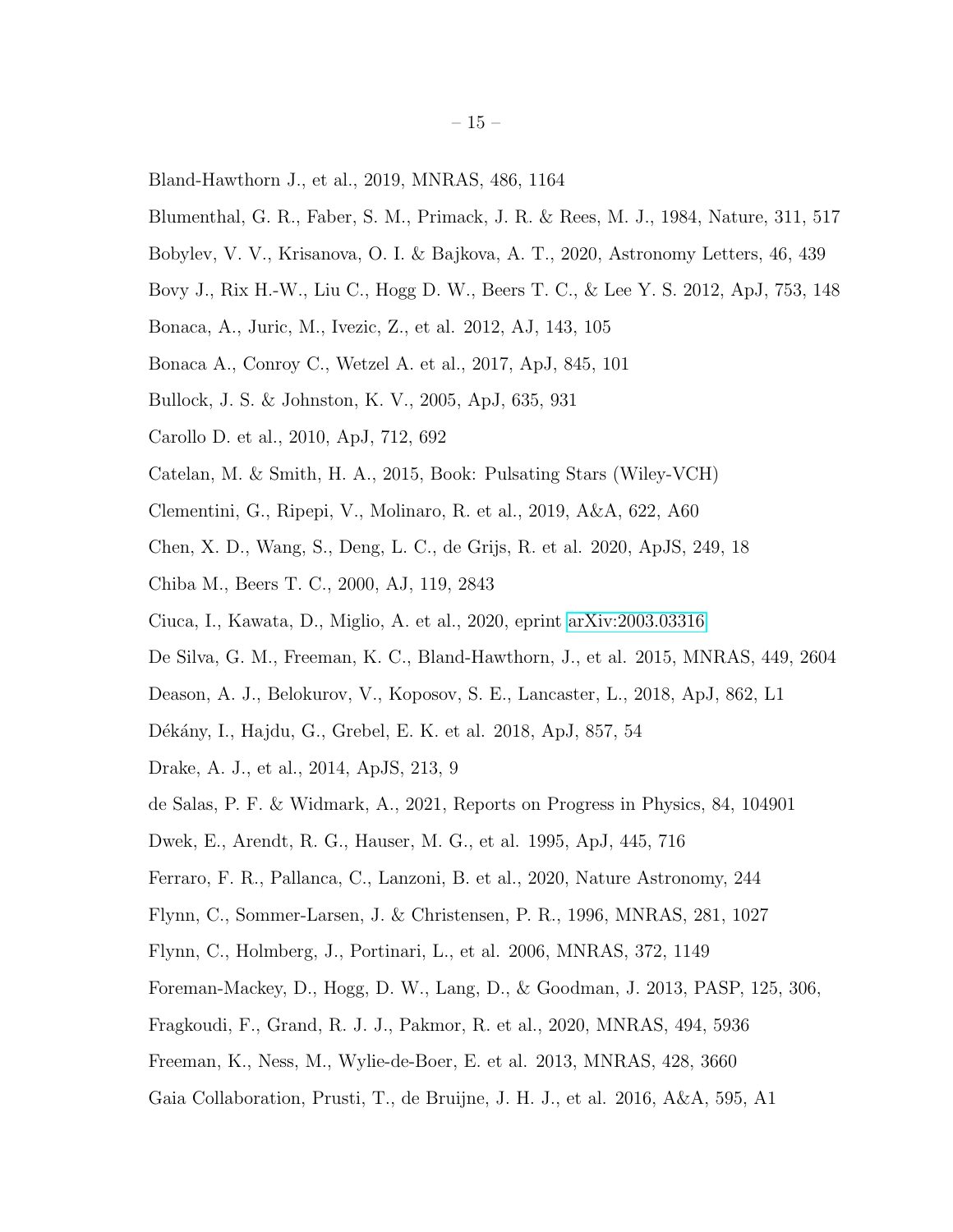Gaia Collaboration, Abuter, R., Amorim, A., et al. 2018, A&A, 615, L15

- Gallart C., Bernard E. J., Brook C. B., Ruiz-Lara T., Cassisi S., Hill V., Monelli M., 2019, Nature Astronomy, 3, 932
	- Gilmore G. & Reid N., 1983, MNRAS, 202, 1025
	- Grand, R. J. J., Kawata, D., Belokurov, V. et al. 2020, MNRAS, 497, 1603
	- Gravity Collaboration, Abuter, R., Amorim, A., et al. 2018, A&A, 615, L15
	- Grillmair, C. J., & Dionatos, O. 2006, ApJL, 643, L17
	- Harris, W. E., 1976, AJ, 81, 1095
	- Hayden M. R., et al., 2015, ApJ, 808, 132
	- Haywood, M., Di Matteo, P., Lehnert, M. D. et al., 2013, A&A, 560, 109
	- Haywood, M., Di Matteo, P. & Snaith, O. et al., 2015, A&A, 579, 5
	- Helmi A., White S. D. M., de Zeeuw P. T. & Zhao H., 1999, Nature, 402, 53
	- Helmi, A., Veljanoski, J., Breddels, M. A. et al., 2017, A&A, 598, 58
	- Helmi, A., Babusiaux, C., Koppelman, H. H., et al. 2018, Nature, 563, 85
	- Hernitschek N., et al., 2018, ApJ, 859, 31
	- Holl B., Audard, M., Nienartowicz, K. et al., 2018, A&A, 618, A30
- Iorio G., Belokurov V., Erkal D., Koposov S. E., Nipoti C., Fraternali F., 2018, MNRAS, 474, 2142
	- Iorio G. & Belokurov V., 2019, MNRAS, 482, 3868
	- Iorio, G. & Belokurov, V. 2021, MNRAS, 502, 5686
	- Jayasinghe, T., Kochanek, C. S., Stanek, K. Z. et al. 2018, MNRAS, 477, 3145
	- Kawata D. et al., 2018, MNRAS, 473, 867
	- Kinman T. D., Wirtanen C. A., Janes K. A., 1966, ApJS, 13, 379
	- Koppelman H., Helmi A., Veljanoski J., 2018, ApJ, 860, L11
	- Koppelman, H. H., Helmi, A., Massari, D. et al., 2019, A&A 631, L9
	- Koposov S. E., et al., 2019, MNRAS, 485, 4726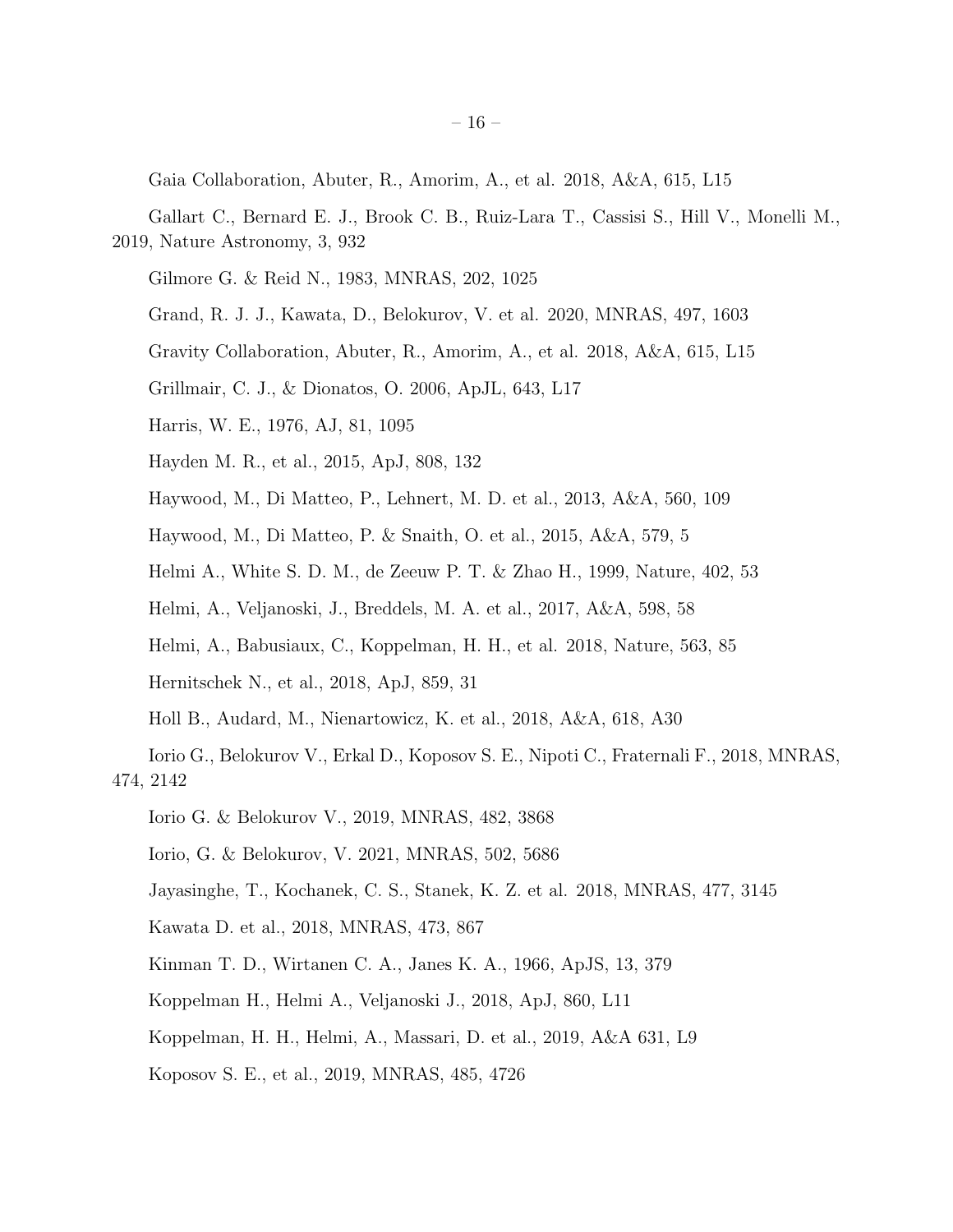Kordopatis G. et al., 2013, AJ, 146, 134

Kunder, A., Rich, R. M., Koch, A., et al. 2016, ApJL, 821, L25

- Lancaster L., Koposov S. E., Belokurov V., Evans N.W., Deason A. J., 2019, MNRAS, 486, 378
	- Layden A. C., 1995, AJ, 110, 2288
	- Mackereth, J. T. & Bovy, J., 2020, MNRAS, 492, 3631
	- Madore, B. F. & Freedman, W. L., 2012, ApJ, 744, 132
	- Majewski, S. R., Schiavon, R. P., Frinchaboy, P. M., et al. 2017, AJ, 154, 94
	- Maihara, T., Oda, N., Sugiyama, T., & Okuda, H. 1978, PASJ, 30, 1
	- Marsakov V. A., Gozha M. L., Koval, V. V., 2019, Astron. Rep., 63, 203
	- Mateu C. & Vivas A. K., 2018, MNRAS, 479, 211
	- Mateu C., Read J. I., Kawata D., 2018, MNRAS, 474, 4112
	- McWilliam, A., & Rich, R. M. 1994, ApJS, 91, 749
	- Minchev I. et al., 2019, MNRAS, 487, 3946
	- Morrison H. L., et al., 2009, ApJ, 694, 130
- Myeong G. C., Evans N. W., Belokurov V., Sand ers J. L., Koposov S. E., 2018, ApJ, 863, L28
- Naidu R. P., Conroy C., Bonaca A., Johnson B. D., Ting Y.-S., Caldwell N., Zaritsky D., Cargile P. A., 2020, ApJ, 901, 48
	- Nataf, D. M., Gould, A., Fouque, P. et al., 2013, ApJ, 769, 88
	- Nataf, D. M., Udalski, A., Skowron, J., et al. 2015, MNRAS, 447, 1535
	- Navarro, M. G., Minniti1, D., Capuzzo-Dolcetta, R. et al., 2021, A&A 646, A45
	- Necib L., Lisanti M., Belokurov V., 2019, ApJ, 874, 3
	- Neeley, J. R., Marengo, M., Bono, G. et al., 2017, ApJ, 841, 84
	- Ness, M., Freeman, K., Athanassoula, E., et al. 2012, ApJ, 756, 22
	- Ness M., et al., 2013, MNRAS, 430, 836
	- Newberg, H. J., Yanny, B., Rockosi, C., et al., 2002, ApJ, 569, 245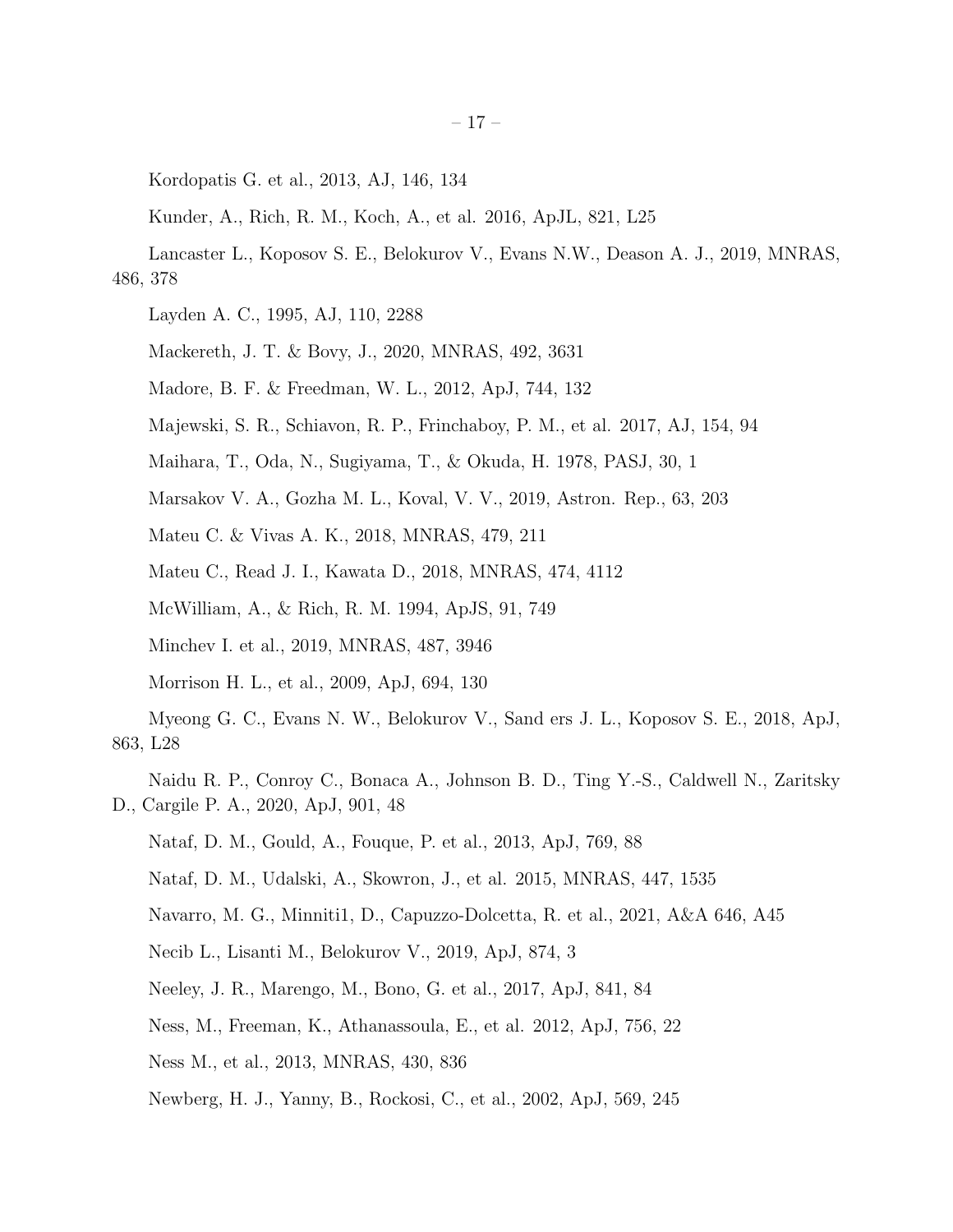- Nidever, D. L., Bovy, J., Bird, J. C. et al., 2014, 796, 38
- Nusser, A. 2009, ApJ, 706, 113
- Oman, K. A., Brouwer, M. M., Ludlow, A. D. et al., 2020, eprint [arXiv:2006.06700](http://arxiv.org/abs/2006.06700)
- Oort J. H., Plaut L., 1975, A&A, 41, 71
- Petac, M., 2020 Physical Review D, 102, 123028
- Pietrukowicz, P., Udalski, A., Soszynski, I. et al. 2012, ApJ, 750, 169
- Pietrukowicz, P., Koz?owski, S., Skowron, J. et al. 2015, ApJ, 811, 113
- Preston G. W., 1959, ApJ, 130, 507
- Prudil, Z., Dékány, I., Catelan M. et al., 2019, MNRAS, 484, 4833
- Prudil, Z., Dékány, I., Grebel, E. K. & Kunder, A., 2020, MNRAS 492, 3408
- Queiroz, A. B. A., Chiappini, C., Perez-Villegas, A. et al., 2020, eprint [arXiv:2007.12915](http://arxiv.org/abs/2007.12915)
- Reid, M. J., Menten, K. M., Brunthaler, A., et al. 2014, ApJ, 783, 130
- Rix, H. W. & Bovy, J., 2013, A&ARv, 21, 61
- Rizzuti, F., Cescutti, G., Matteucci, F. et al., 2021, MNRAS, 502, 2495
- Robin, A. C., Bienayme, O., Fernandez-Trincado, J. G. & Reyle, C., 2017, A&A, 605, 1
- Saha A., 1985, ApJ, 289, 310
- Saito, R. K., Zoccali, M., McWilliam, A., et al. 2011, AJ, 142, 76
- Schönrich, R & Mcmillan, P. J. 2017, MNRAS, 467, 1154
- Sesar, B., Grillmair, C. J., Cohen, J. G. et al., 2013, ApJ, 776, 26
- Sesar, B., Fouesneau, M., Price-Whelan, A. M. et al., 2017, ApJ, 838, 107
- Searle, L., & Zinn, R., 1978, ApJ, 225, 357
- Simion I. T., Belokurov V. & Koposov S. E., 2019, MNRAS, 482, 921
- Smith, R. C., 1995, Observational Astrophysics, Book (Cambridge, UK: Cambridge University Press), pp. 467. ISBN 0521278341
	- Soszynski I., Udalski, A., Wrona, M. et al., 2019, Acta Astronomica, 69, 321
	- Soubiran, C., Bienayme, O. & Siebert, A., 2003, A&A, 398, 141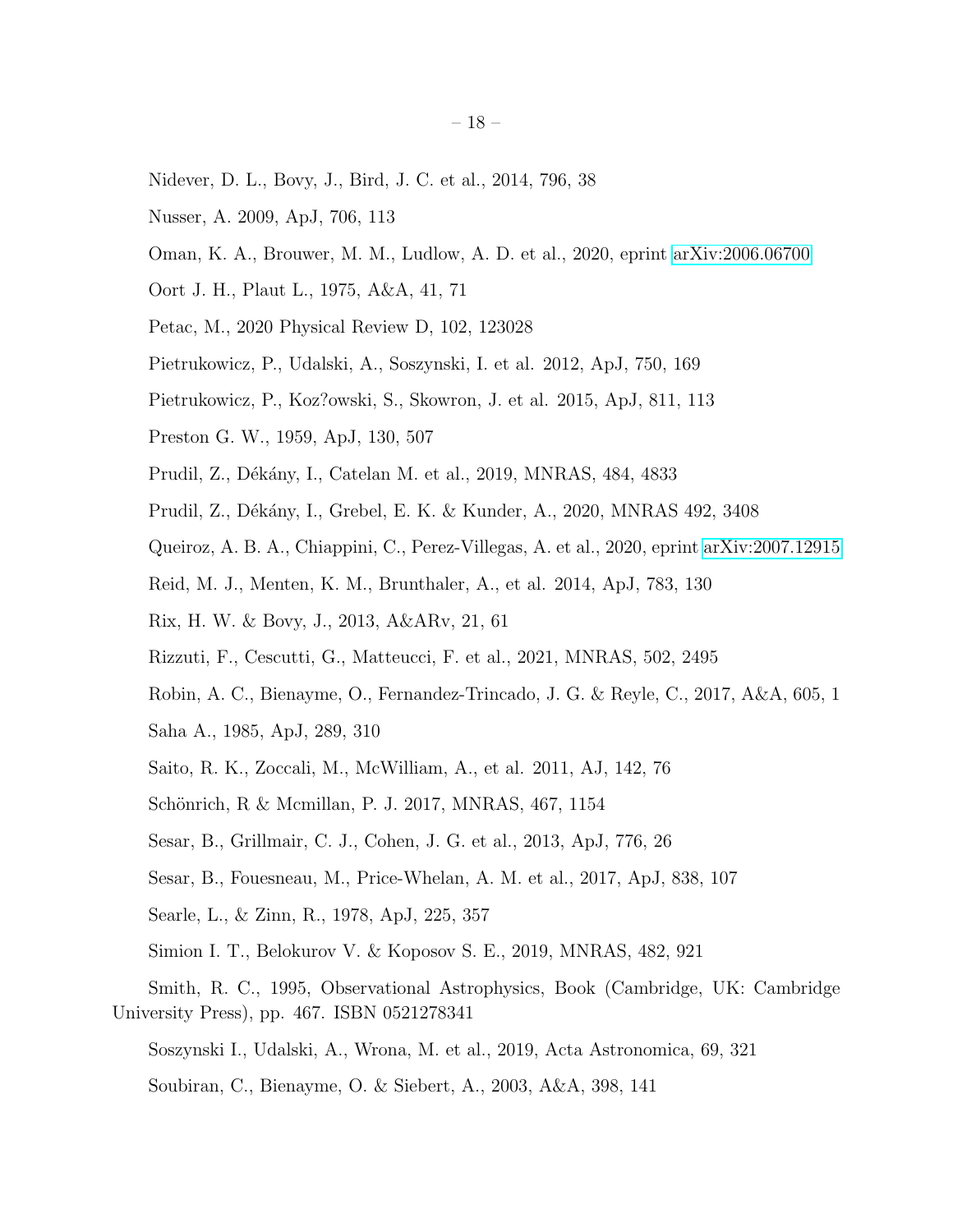- Steinmetz, M., Zwitter, T., Matijevic, G. et al., 2018, RNNAS, 2, 194
- Suntzeff N. B., Kinman T. D., Kraft R. P., 1991, ApJ, 367, 528
- Taam R. E., Kraft R. P., Suntzeff N., 1976, ApJ, 207, 201
- Tissera, P. B., Beers, T. C., Carollo, D., & Scannapieco, C. 2014, MNRAS, 439, 3128
- Torrealba G., et al., 2019, MNRAS, 488, 2743
- Utkin, N. D., Dambis, A. K., Rastorguev, A. S. et al., 2018, Astronomy Letter, 44, 688
- Venn K. A., Irwin M., Shetrone M. D., Tout C. A., Hill V. & Tolstoy E., 2004, AJ, 128, 1177
	- Vivas A. K., et al., 2001, ApJ, 554, L33
	- Walker, A. R., 1989, PASP, 101, 570
	- Wang, R., Luo, A-L., Chen, J.-J. et al., 2020, ApJ, 891, 23
	- Wang, W., Han, J., Cole, S. et al., 2018, MNRAS, 476, 5669
	- Watkins, L. L., Evans, N. W., Belokurov, V. et al., 2009, MNRAS, 398, 1757
	- Wegg C. & Gerhard O., 2013, MNRAS, 435, 1874
	- Wegg C., Gerhard O., Bieth M., 2019, MNRAS, 485, 3296
	- Weiland, J. L., Arendt, R. G., Berriman, G. B., et al. 1994, ApJL, 425, L81
	- Wesselink, T. J. H., 1987, Ph.D. thesis, Katholieke Univ. Nijmegen
	- Widmark, A., de Salas, P. F. & Monari, G., 2021, A&A 646, A67
	- Wright, E. L., Eisenhardt, P. R. M., Mainzer, A. K., et al. 2010, AJ, 140, 1868
	- Yanny, B., Newberg, H. J., Kent, S., et al., 2000, ApJ, 540, 825
	- Zhao, G., Chen, Y.-Q., Shi, J.-R., et al. 2006, ChJAA, 6, 265
	- Zhao, G., Zhao, Y. H., Chu, Y. Q., et al. 2012, RAA, 12, 723
	- Zinn R., Chen X., Layden A. C., Casetti-Dinescu D. I., 2020, MNRAS, 492, 2161
	- Zoccali, M., Hill, V., Lecureur, A., et al. 2008, A&A, 486, 177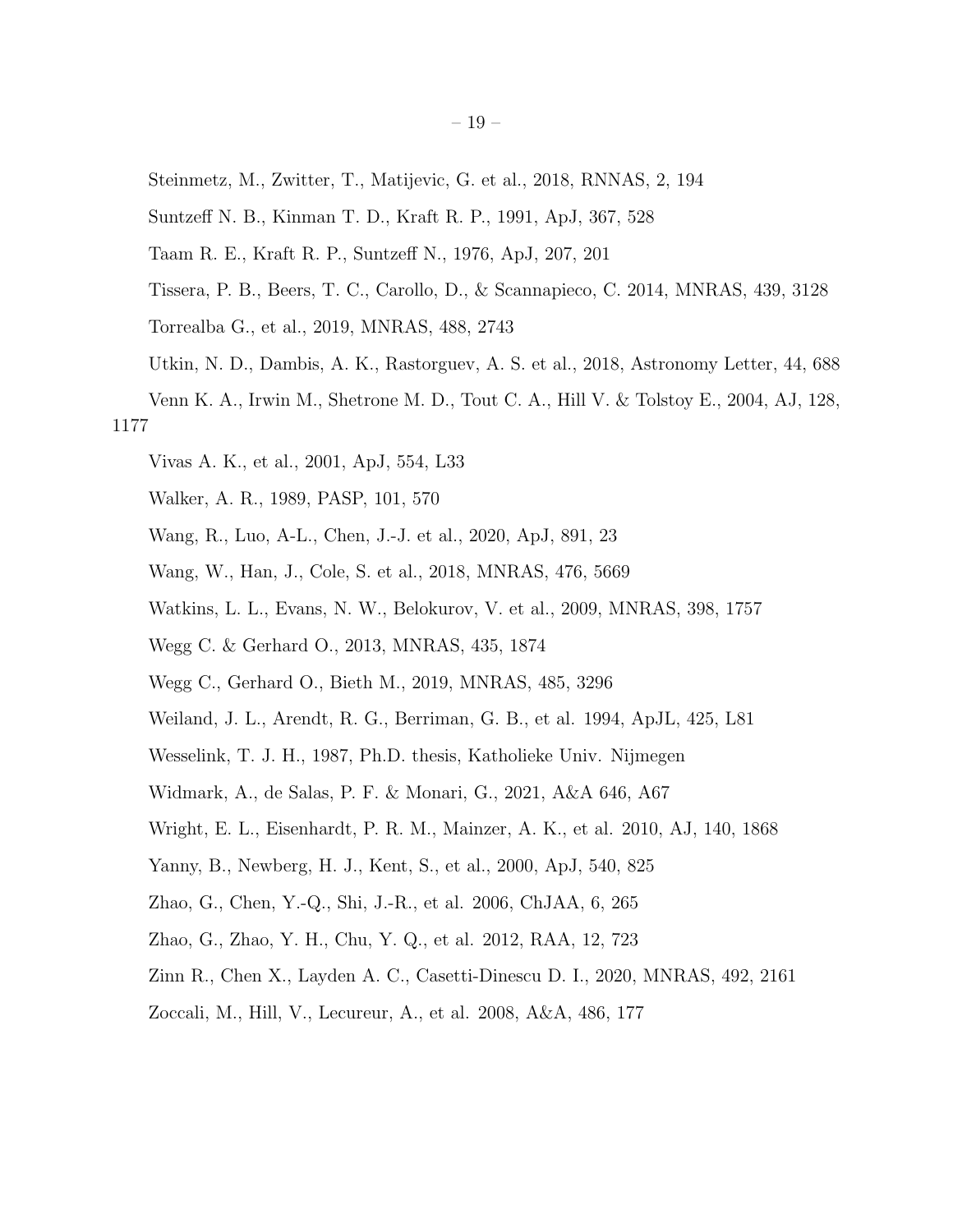Table 1: Azimuthal velocity and metallicity from best fitting values for thin disc, thick disc and halo.  $=$ 

| $-0.08^{+0.11}_{-0.07}$<br>$232.5^{+4.9}_{-7.9}$<br>Thin disc<br>$109.4^{+9.6}_{-2.9}$<br>$-1.0^{+0.10}_{-0.12}$<br>Thick disc<br>Halo | $V_{\phi}$ (km s <sup>-1</sup> ) | Metallicity (dex)       |
|----------------------------------------------------------------------------------------------------------------------------------------|----------------------------------|-------------------------|
|                                                                                                                                        |                                  |                         |
|                                                                                                                                        |                                  |                         |
|                                                                                                                                        | $57.8^{+9.6}_{-12.9}$            | $-1.15_{-0.13}^{+0.11}$ |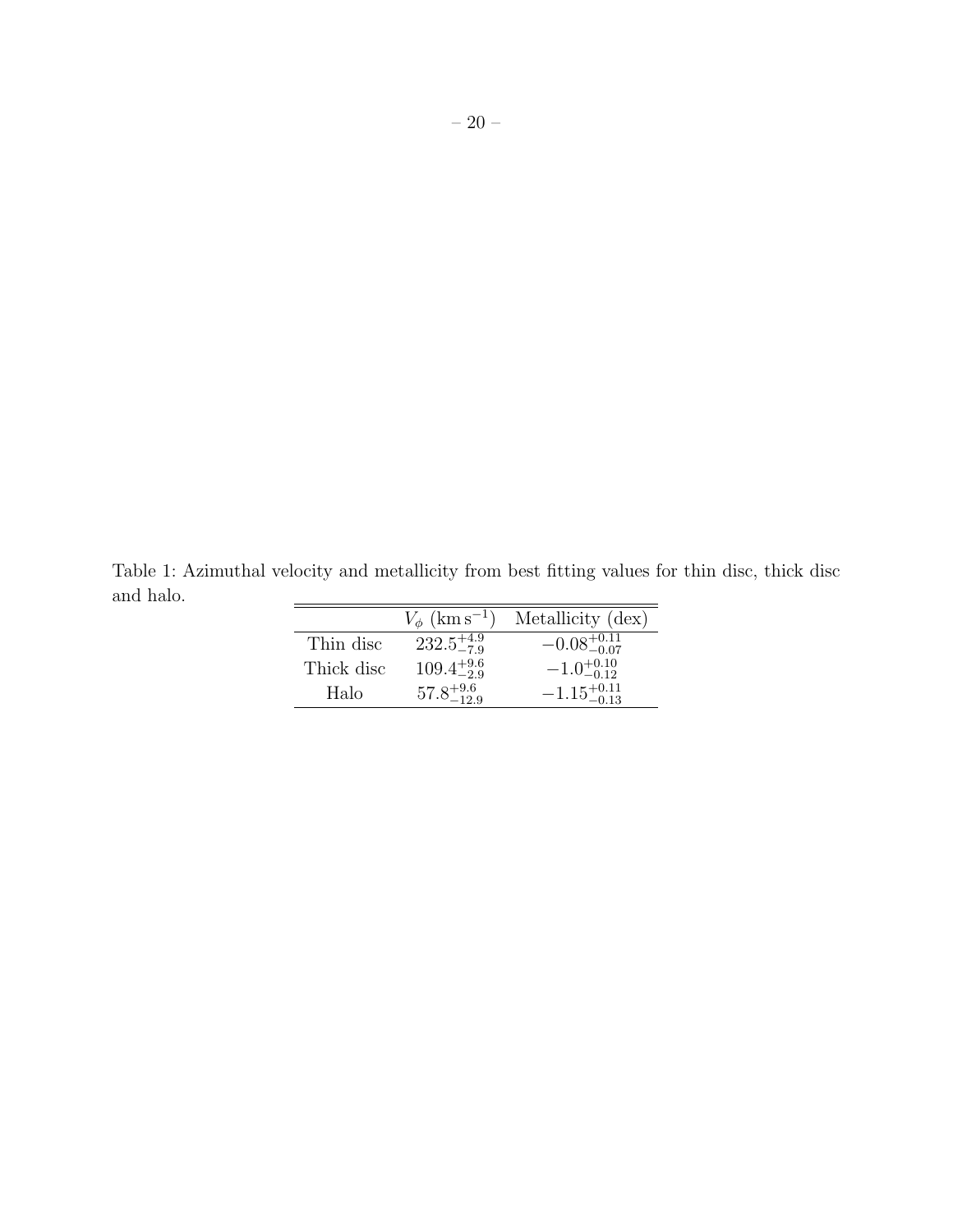

Fig. 1.— The upper panel: Equatorial coordinates of RRLs identified from three surveys in our sample. The black squares are RRLs from Gaia catalog, red circles are RRLs from ASAS-SN catalog, and blue triangles are RRLs from ZTF catalog. The lower panel: The distributions of the Galactic longitude  $(l)$  & latitude  $(b)$  for all RRLs in our sample.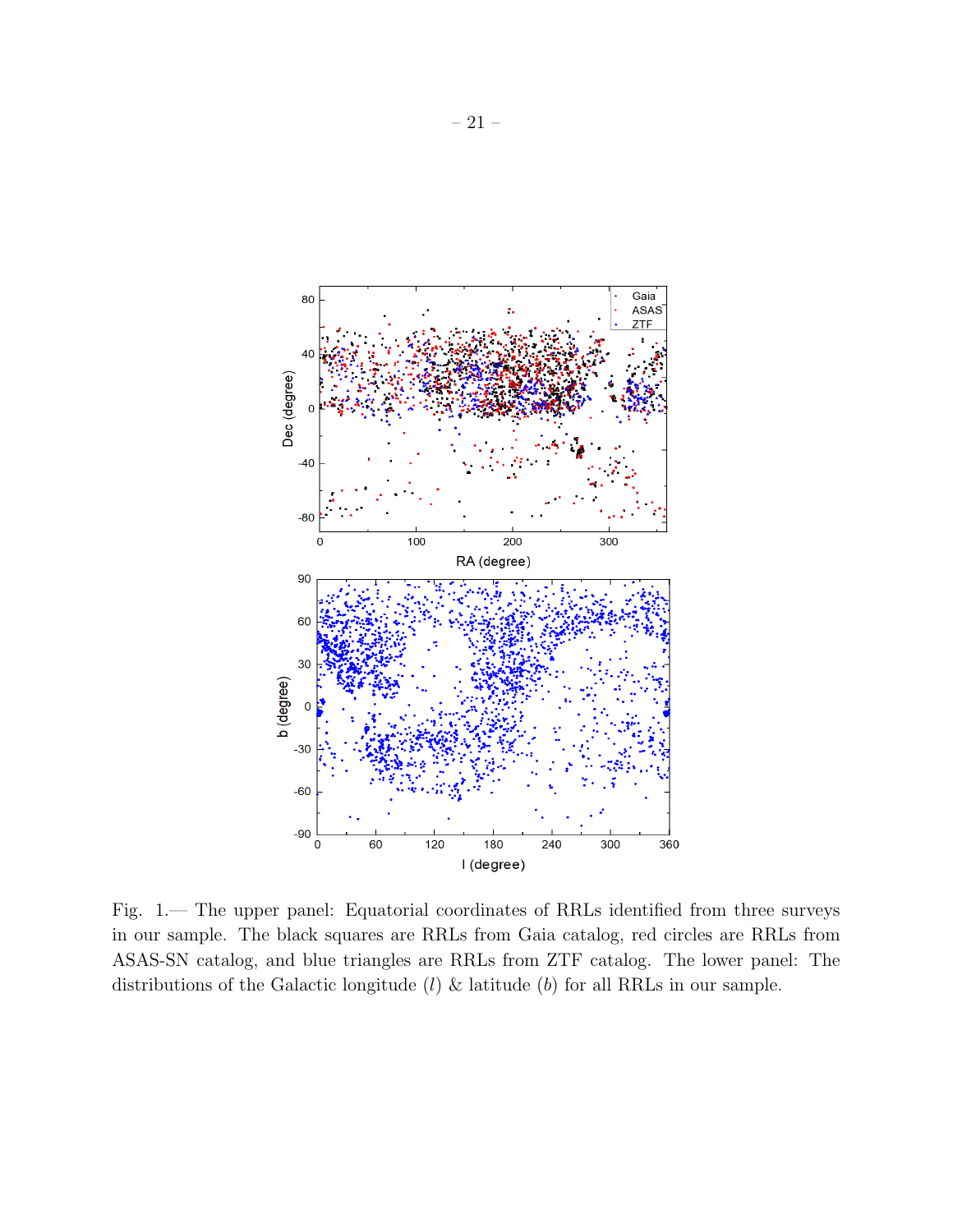

Fig. 2.— The distributions of metallicity, radial velocity, proper motions are given in upper panels, while distributions of their uncertainties are shown in lower panels. Dashed lines (red colored values) are the peak values in the distributions.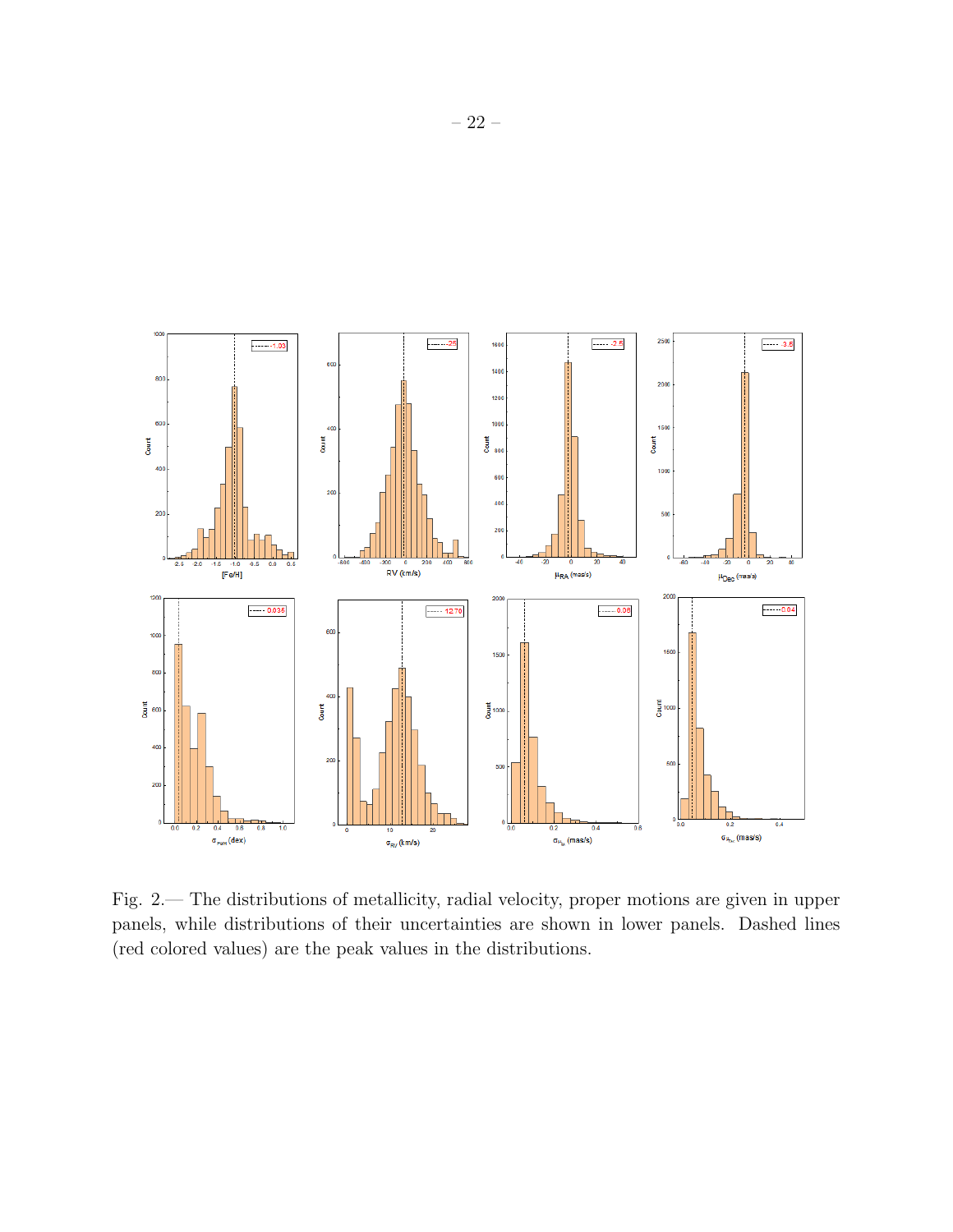

Fig. 3.— Comparison of the photometrically derived metallicties (black squares with black lines (uncertainties)) and spectroscopically determined metallicities (red circles with red lines (uncertainties)) is given in the upper panel. The discrepancies between the uncertainties of them are shown in the lower panel. It is obvious that most of the spectroscopically determined metallicities have smaller uncertainties compared to photometrically derived metallicties (majority have uncertainties of 0.22 dex).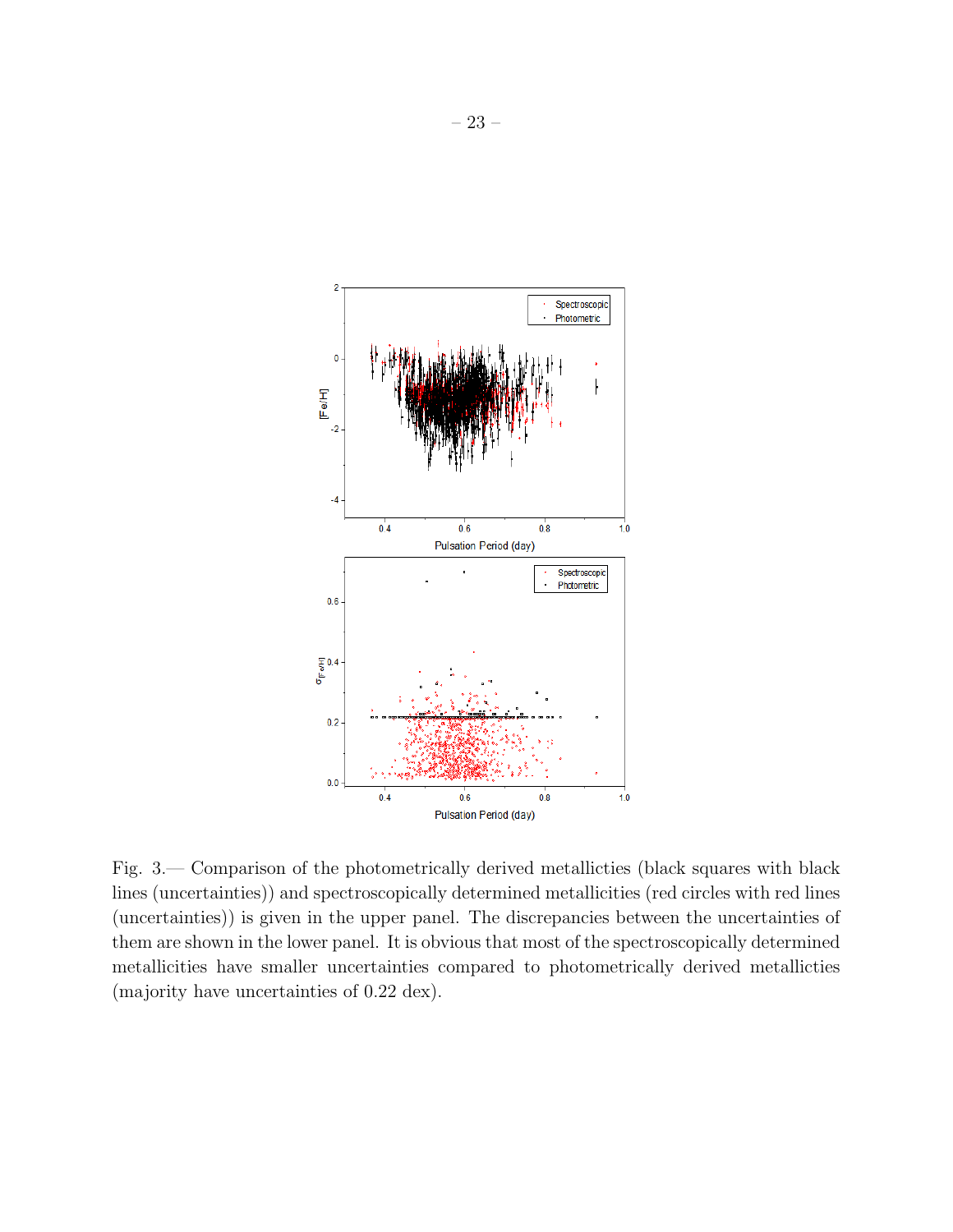

 $1.0$ 

 $0.8$ 

 $0.6$ CDF

 $0.4$ 

 $0.2$ 



Fig. 4.— Cumulative distribution function (CDF) of 3417 RRLs is given in the upper panel. The lower panel is the color-map to show the metallicity distribution of the RRLs sample in the r and z plane.  $r$  is the galactocentric distance in the Cartesian coordinate system, and z is the Galactic vertical height.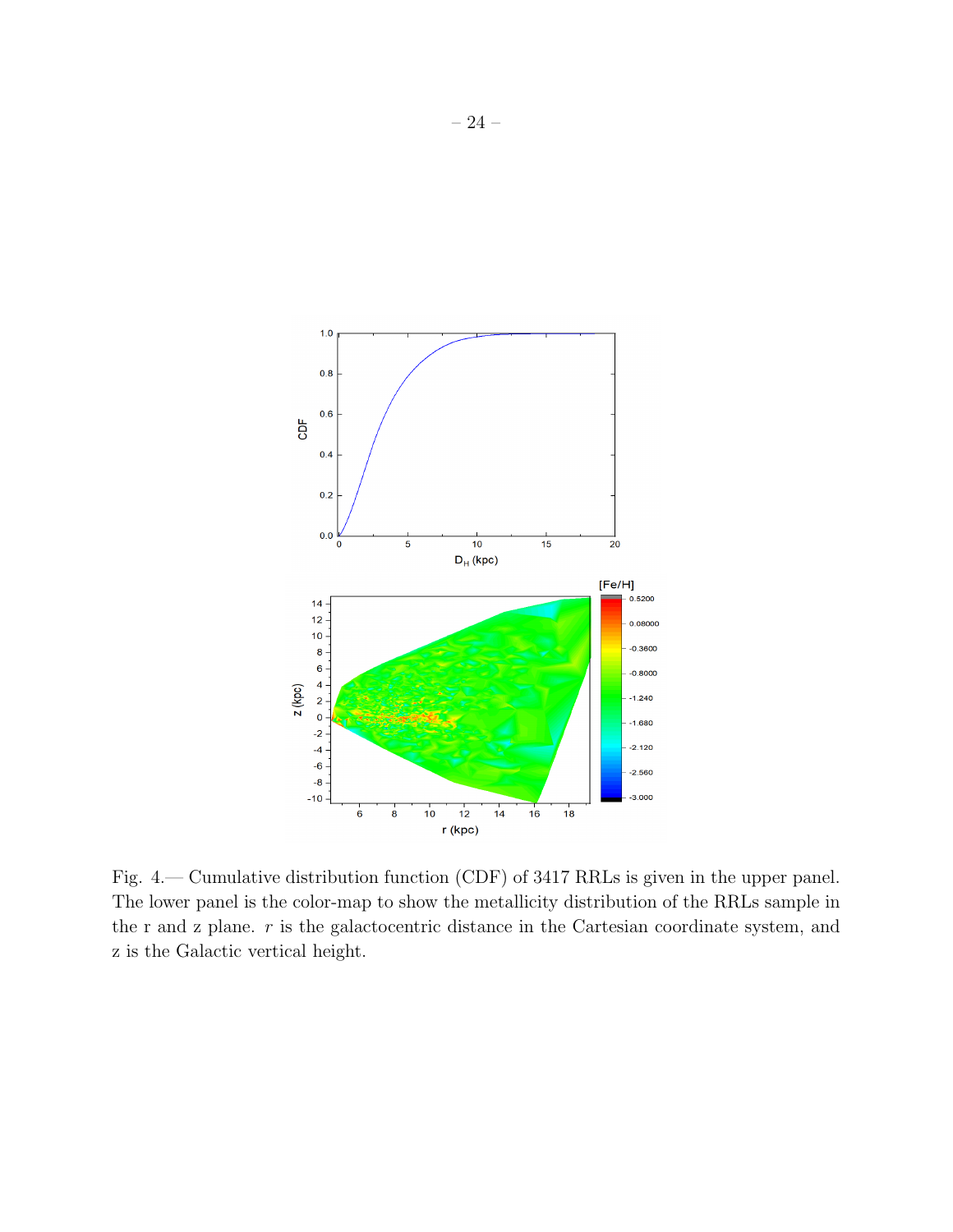

Fig. 5.— Distribution of the azimuthal (in the direction of the Galactic rotation) velocity  $(V_{\phi})$  versus metallicity ([Fe/H]). With the total 3417 RRL stars, it is weighted for each grid cell of the parameter space. The magenta area is the thin disc population, green area is the thick disc population, and orange area is the halo population including the GS (Sausage-like) population (see the text for more discussions).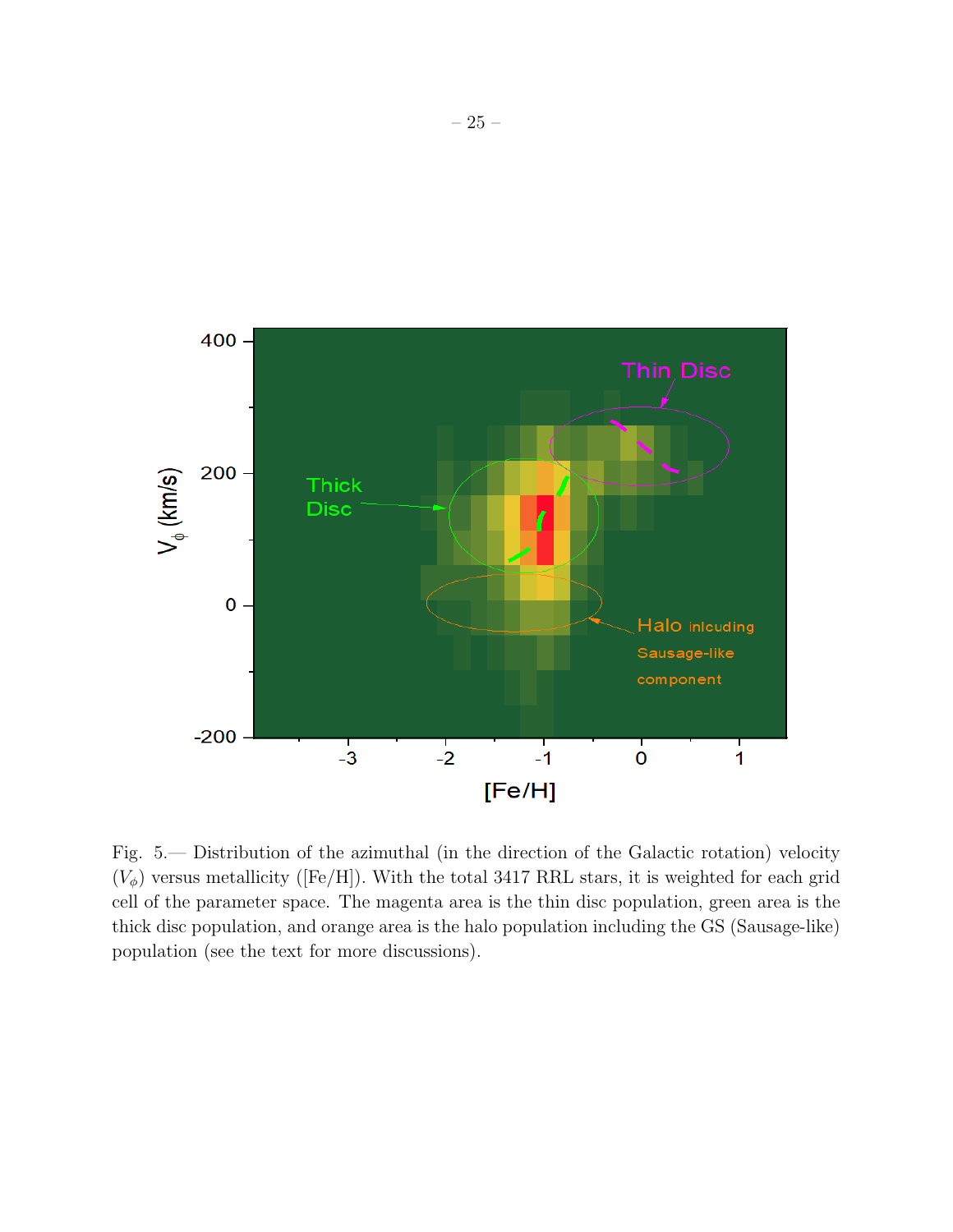

Fig. 6.— Density maps for metal-poor and metal-rich stars in the parameter spaces of  $V_{\phi}$  -Galactic vertical height  $|z|$  (upper panels) and  $V_{\phi}$  - Galactocentric distance in the Galactic plane R (lower panels). Here, RRLs with  $[Fe/H] > -0.7$  dex are metal-rich stars, and RRLs with  $\mathrm{[Fe/H]} < -0.7$  dex are metal-poor stars.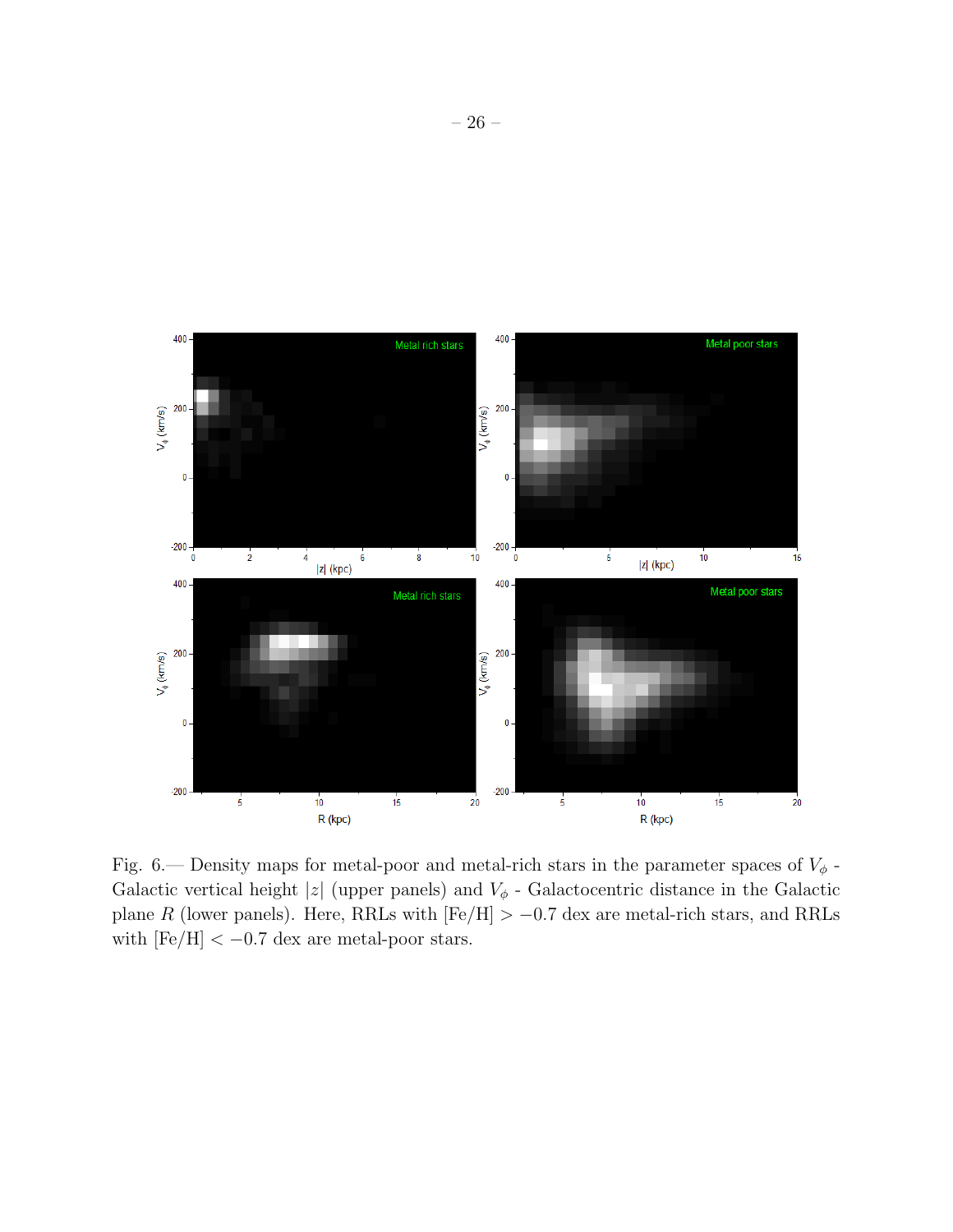

Fig. 7.— Spatial distributions: all RRLs of the sample, halo RRLs, thick disc RRLs and thin disc RRLs in  $r$  -  ${\bf z}$  plane, respectively.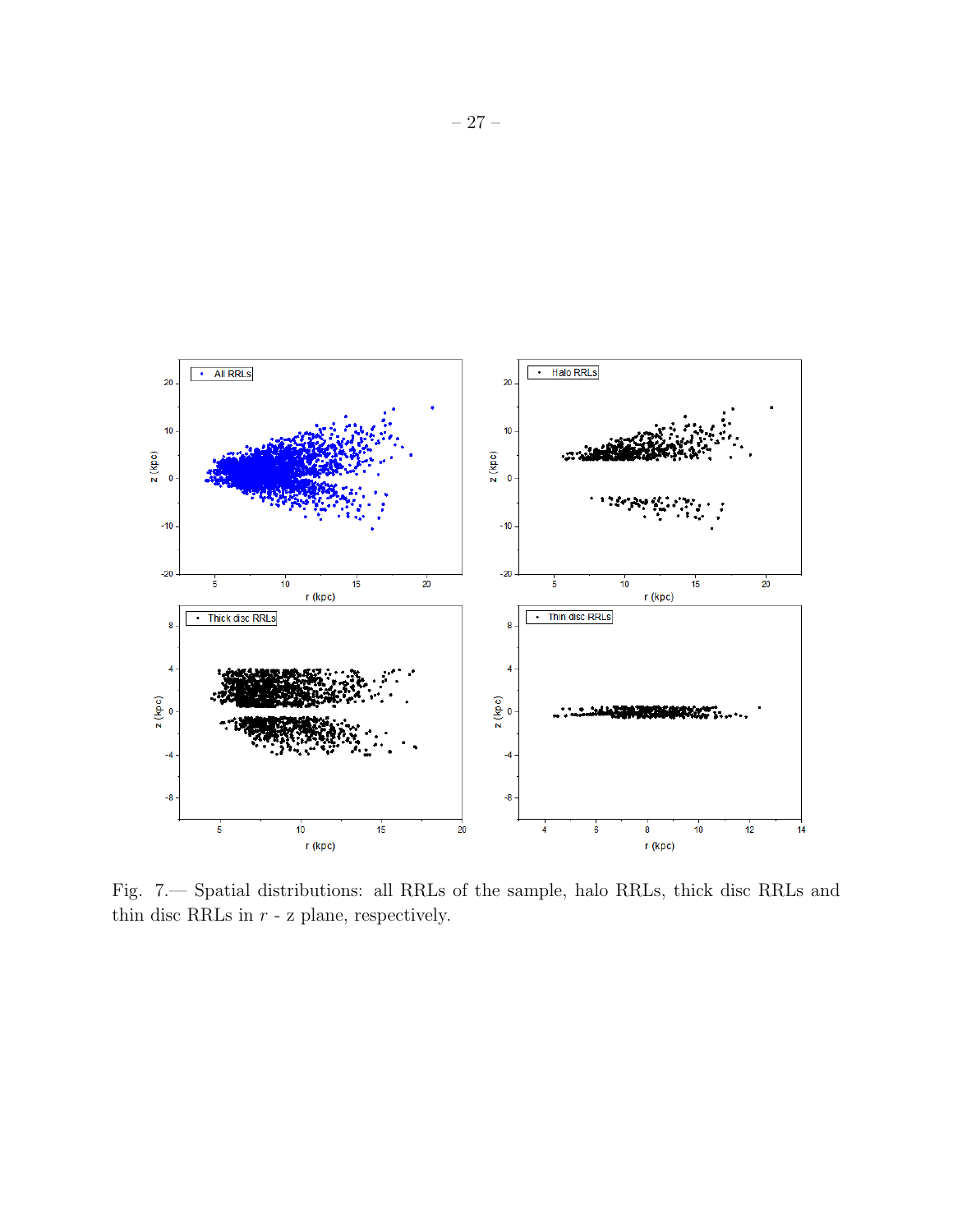

Fig. 8.— Azimuthal Velocity and the metallicity distributions of RRLs selected for the thick disc, thin disc and halo, respectively. Red lines are the best fitted lines.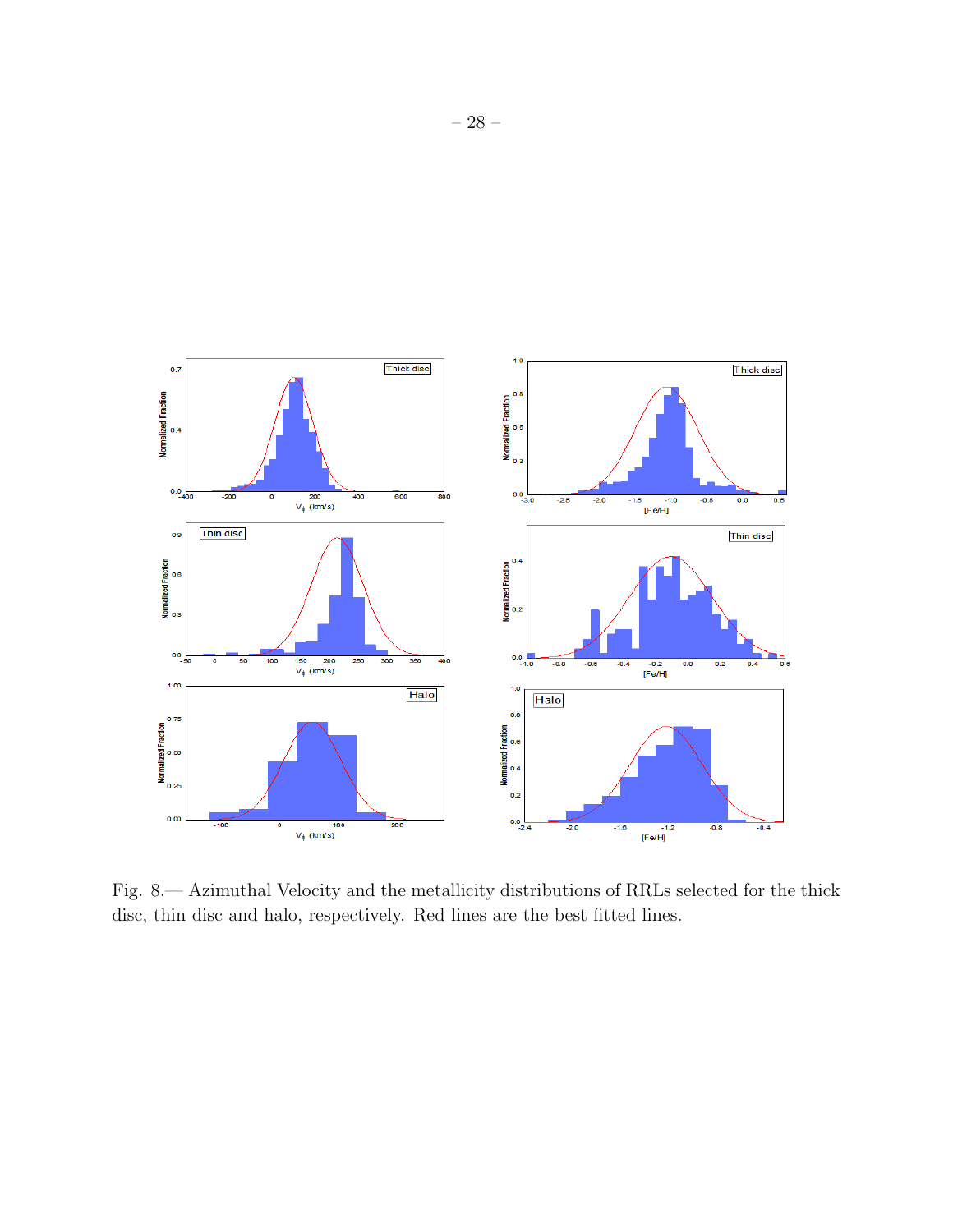

Fig. 9.— Best fitted values from the Gaussian Model fitting results for three main components.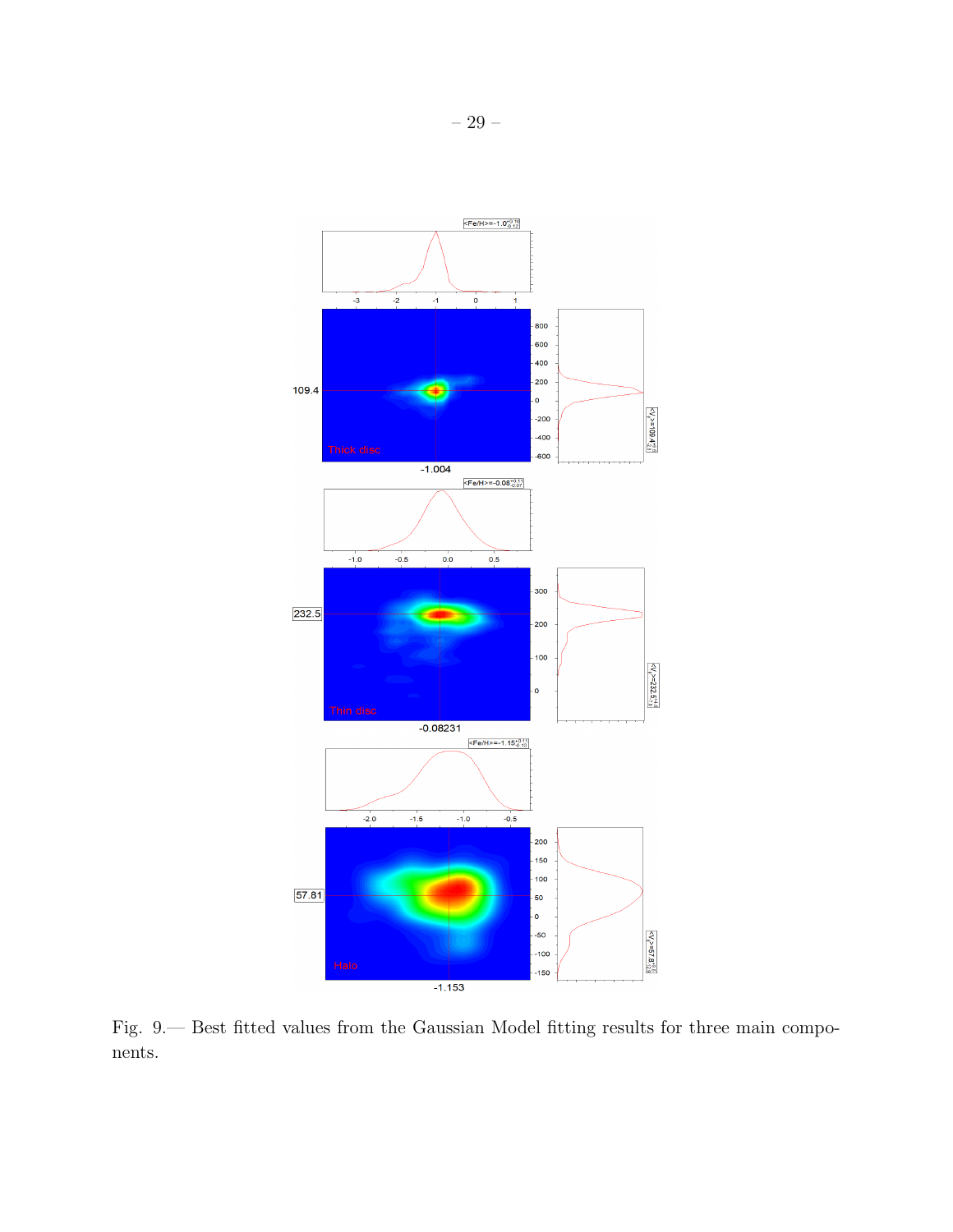

Fig. 10.— Azimuthal Velocity and the metallicity distributions of the sample from the halo including the GS-like component.